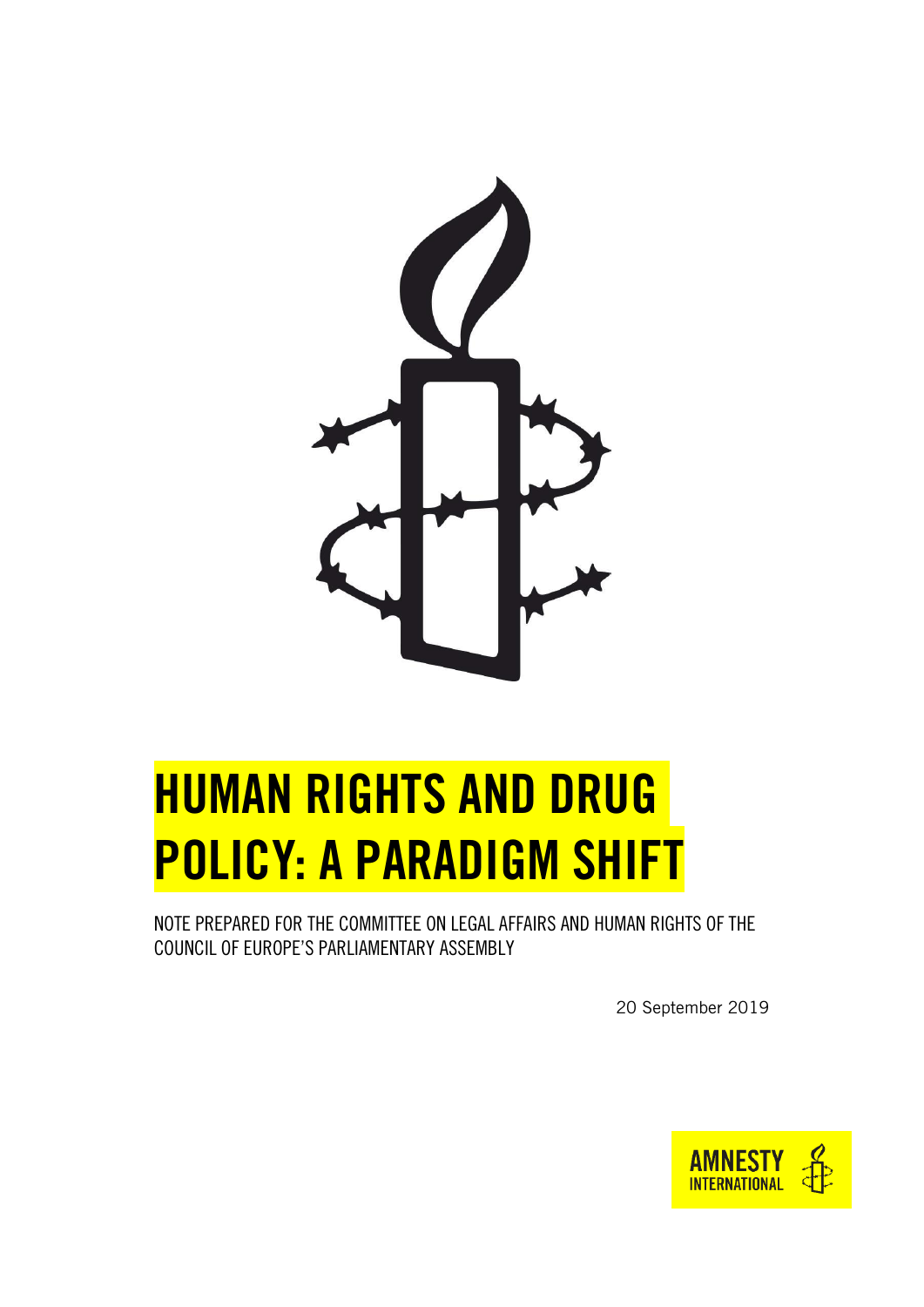Amnesty International is a global movement of more than 7 million people who campaign for a world where human rights are enjoyed by all.

Our vision is for every person to enjoy all the rights enshrined in the Universal Declaration of Human Rights and other international human rights standards.

We are independent of any government, political ideology, economic interest or religion and are funded mainly by our membership and public donations.

© Amnesty International 2019

Except where otherwise noted, content in this document is licensed under a Creative Commons (attribution, non-commercial, no derivatives, international 4.0) licence. <https://creativecommons.org/licenses/by-nc-nd/4.0/legalcode> For more information please visit the permissions page on our website[: www.amnesty.org](http://www.amnesty.org/) Where material is attributed to a copyright owner other than Amnesty International this material is not subject to the Creative Commons licence. First published in 2019 by Amnesty International Ltd Peter Benenson House, 1 Easton Street London WC1X 0DW, UK

Index: POL 30/1130/2019 Original language: English



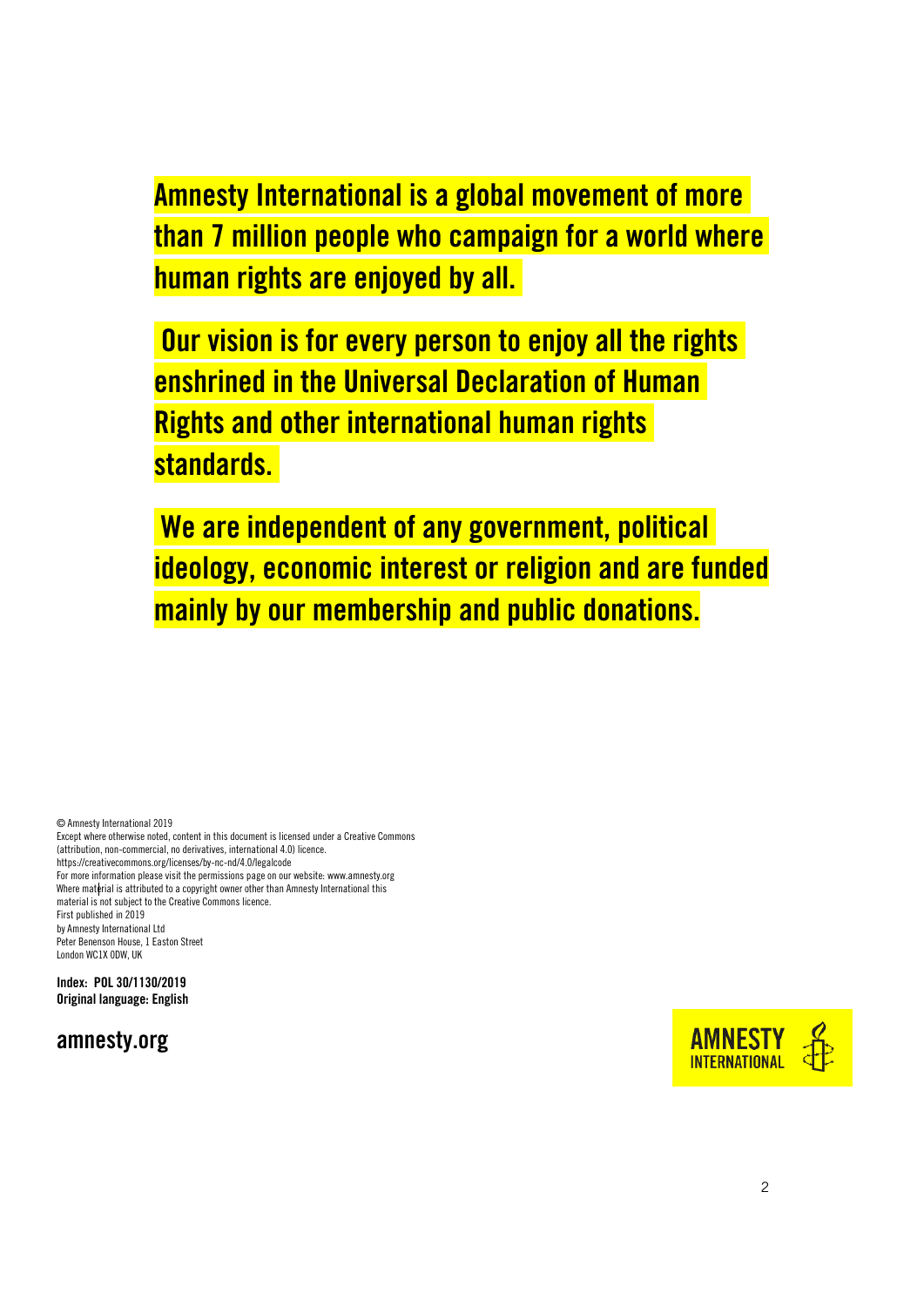# <span id="page-2-0"></span>TABLE OF CONTENTS

| NOTE PREPARED FOR the Committee on Legal Affairs and Human Rights of the Council of        |  |
|--------------------------------------------------------------------------------------------|--|
|                                                                                            |  |
|                                                                                            |  |
|                                                                                            |  |
|                                                                                            |  |
|                                                                                            |  |
|                                                                                            |  |
|                                                                                            |  |
|                                                                                            |  |
|                                                                                            |  |
|                                                                                            |  |
|                                                                                            |  |
|                                                                                            |  |
|                                                                                            |  |
|                                                                                            |  |
| 4. Addressing deep-rooted injustices in law enforcement and the criminal justice system 17 |  |
|                                                                                            |  |
|                                                                                            |  |
|                                                                                            |  |
|                                                                                            |  |
|                                                                                            |  |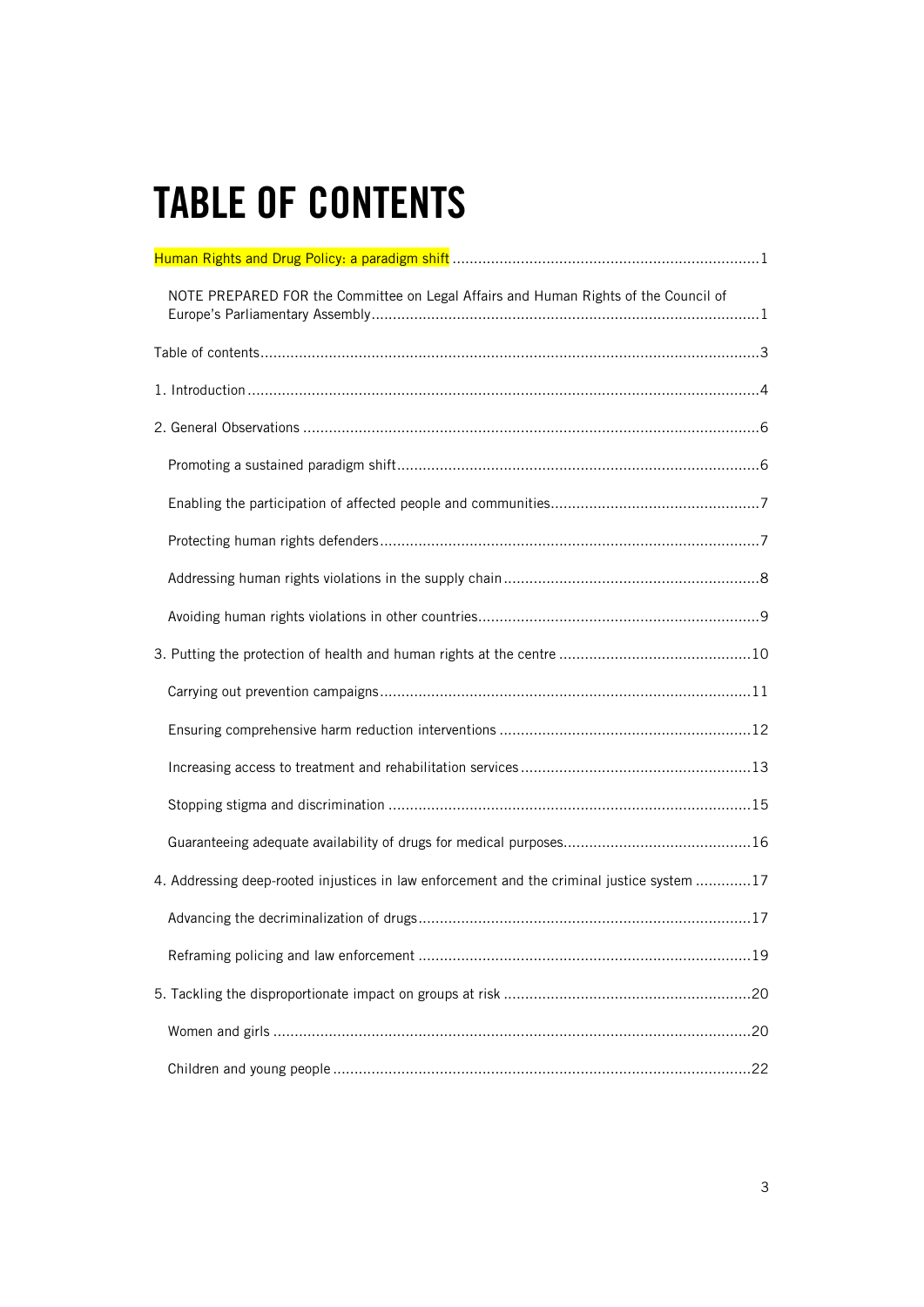# <span id="page-3-0"></span>1. INTRODUCTION

Amnesty International appreciates the opportunity to provide comments on the Introductory Memorandum published by the Committee of Legal Affairs and Human Rights of the Council of Europe's Parliamentary Assembly, in preparation of the forthcoming baseline study on drug policy and human rights in Europe. The current document presents human rights standards relevant to the several issues covered in the Memorandum and recommends additional topics that the organization considers to be crucial to be included in any future draft of the study.

The organization would like to express at the outset its strong support for this initiative, including the adoption of a resolution and recommendation on this matter. As pointed out in the Memorandum, halting human rights violations related to drug control requires a reform of drug laws and policies that, for more than 50 years, have been based on prohibition and criminalization. The baseline study provides a key opportunity for the Council of Europe to deepen the paradigm shift towards policies that better protect public health and human rights and ensure that drug policies at the national and regional level are in line with States obligations under international human rights law.

Lastly, Amnesty International would like to encourage the Committee to continue the engagement and consultation with people who use drugs and other communities that have been affected by drug policies, as well as civil society organizations and experts in health,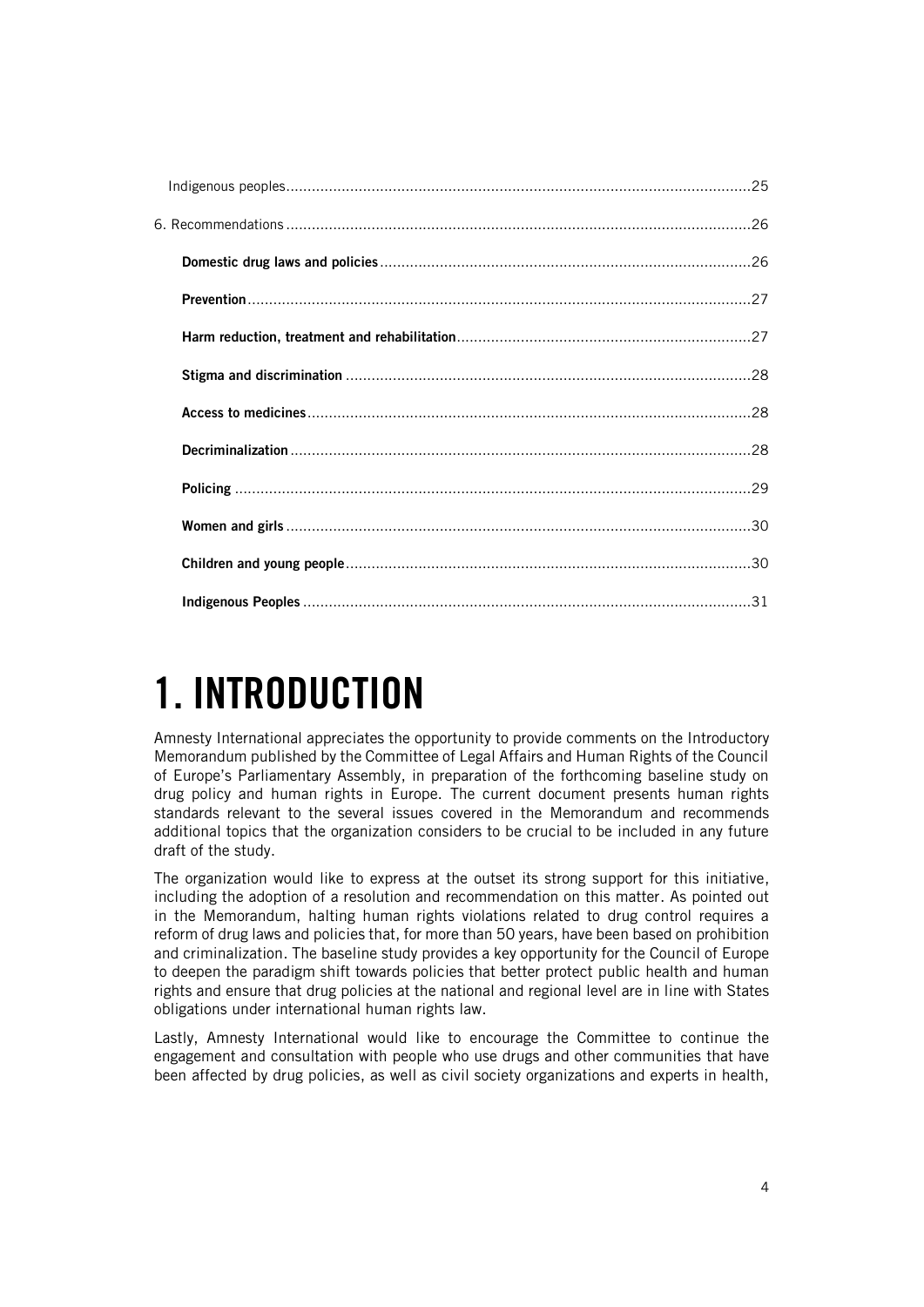social services and other relevant fields throughout the process, including for the drafting of the resolution and recommendation.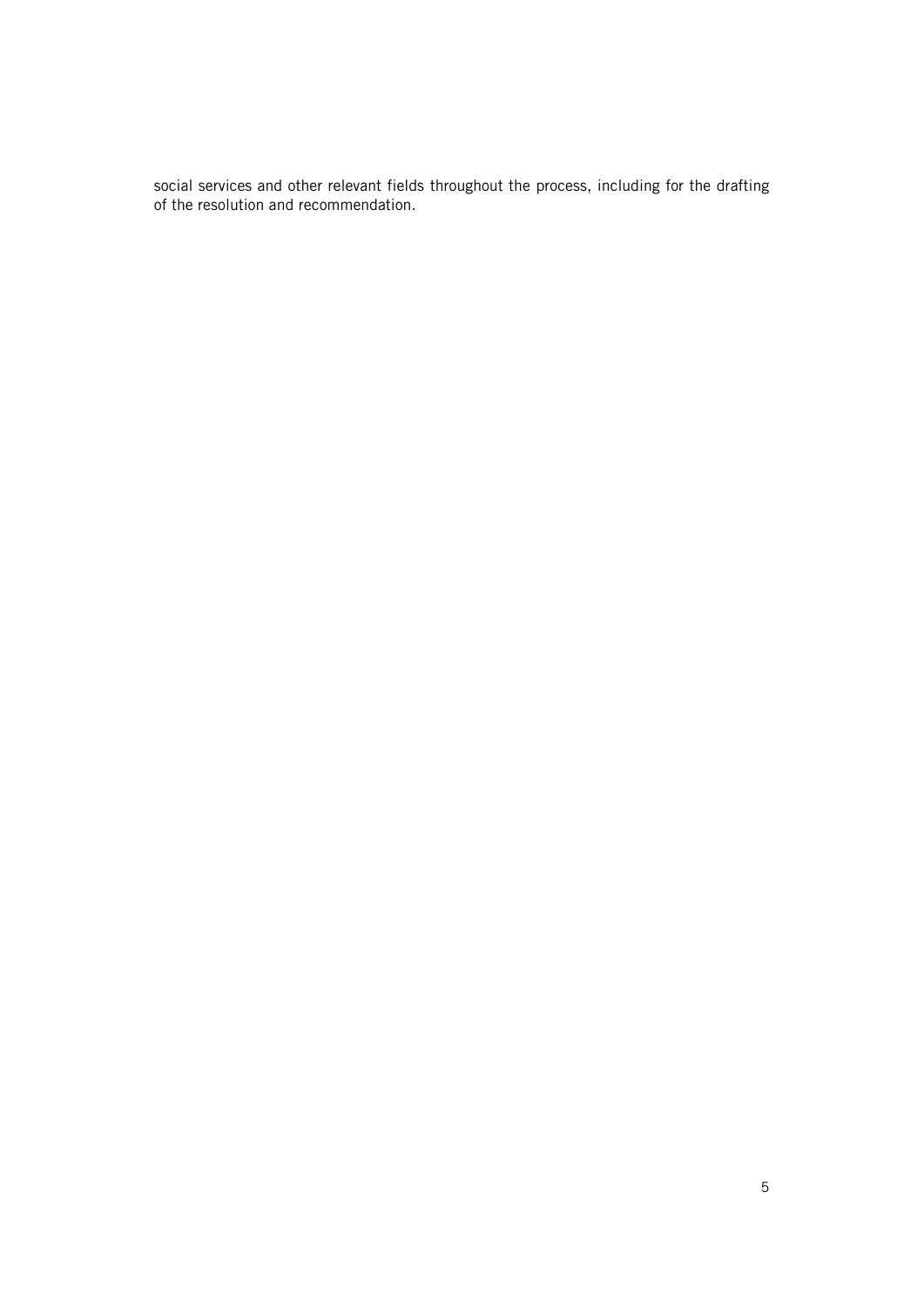# <span id="page-5-0"></span>2. GENERAL OBSERVATIONS

### <span id="page-5-1"></span>PROMOTING A SUSTAINED PARADIGM SHIFT

ł

Amnesty International welcomes the view reflected in the introductory memorandum of the need to promote a sustained paradigm shift towards drug control policies grounded on the protection of public health and human rights. Shifting away from prohibition models is critical to address the widespread human rights violations that arise from or are facilitated by the implementation of drug control policies and drug enforcement operations.

Over the years, multiple national, regional and international human rights mechanisms and civil society organizations, including Amnesty International, have documented numerous human rights violations taking place across the world as a direct consequence of the implementation of repressive drug control policies.<sup>1</sup> Such violations include the use of the death penalty for drug-related offences, police abuses, discrimination, extrajudicial executions, torture and other ill-treatment, arbitrary detentions, inhumane conditions of detention and violations of economic, social and cultural rights, including of the right to health. 2 In some occasions, as documented by Amnesty International, certain abuses committed as part of the "war on drugs" amount to crimes against humanity.<sup>3</sup>

While drugs can pose risks to individuals and societies, the heavy reliance on criminal laws, repressive policies and other measures based on prohibition has resulted in widespread human rights violations and abuses. As the memorandum rightly points out, the "war on drugs" has effectively been a war on people, in particular against the poorest and most marginalised sectors of society, and has undermined the rights of millions.

Moreover, the heavy reliance on criminal law and repressive policies has failed to decrease the use and availability of drugs over the years, and has exacerbated the risks and harms of using drugs and the violence associated with illicit markets.<sup>4</sup> In particular, the prohibition

 $1$  United Nations Development Program and International Centre on Human Rights and Drug Policy (University of Essex), "International guidelines on human rights and drug policy", March 2019. *See also,* International Drug Policy Consortium, *"Taking stock: A decade of drug policy",* April 2016.

<sup>2</sup> Amnesty International, "They just kill: Ongoing extrajudicial executions and other violations in the Philippines' 'war on drugs'", (ASA 35/0578/2019), 8 July 2019; Amnesty International, "If you are poor, you are killed: Extrajudicial executions in the Philippines' 'war on drugs'"" (ASA 35/5517/2017), 31 January April 2017; Amnesty International, "Criminalizing pregnancy: Policing pregnant women who use drugs in the USA" (AMR 51/6203/2017), 23 May 2017; Amnesty International, "You killed my son: Homicides by military police in the city of Rio de Janeiro" (AMR 19/2068/2015), 3 August 2015; Amnesty International, "Make him speak by tomorrow: torture and other ill-treatment in Thailand" (ASA 39/4747/2016), 28 September 2016; Amnesty International, "Out of control: torture and other ill-treatment in Mexico" (AMR 41/020/2014), 4 September 2014; Amnesty International: "Shadow of impunity: torture in Morocco and Western Sahara" (MDE 29/001/2015), 19 May 2015; Amnesty International, "Treated with indolence: the state's response to disappearances in Mexico" (AMR 41/3150/2016), 14 January 2016; Amnesty International, "Changing the soup but not the medicine?: Abolishing re-education through labour in China" ( ASA 17/042/2013), 17 December 2013; Amnesty International, "World Day Against Death Penalty: Not the solution to drug-related crime" (ACT 50/2634/2015), 10 October 2015

<sup>&</sup>lt;sup>3</sup> Amnesty International, "If you are poor, you are killed: Extrajudicial executions in the Philippines' 'war on drugs'" (ASA 35/5517/2017), 31 January April 2017; Amnesty International, "They just kill: Ongoing extrajudicial executions and other violations in the Philippines' 'war on drugs'", (ASA 35/0578/2019), 8 July 2019

<sup>4</sup> United Nations Office on Drugs and Crime. *World Drug Report 2018.* New York, 2018; Joanne Csete *et al.* "Public Health and international drug policy" in *The Lancet*. April, 2016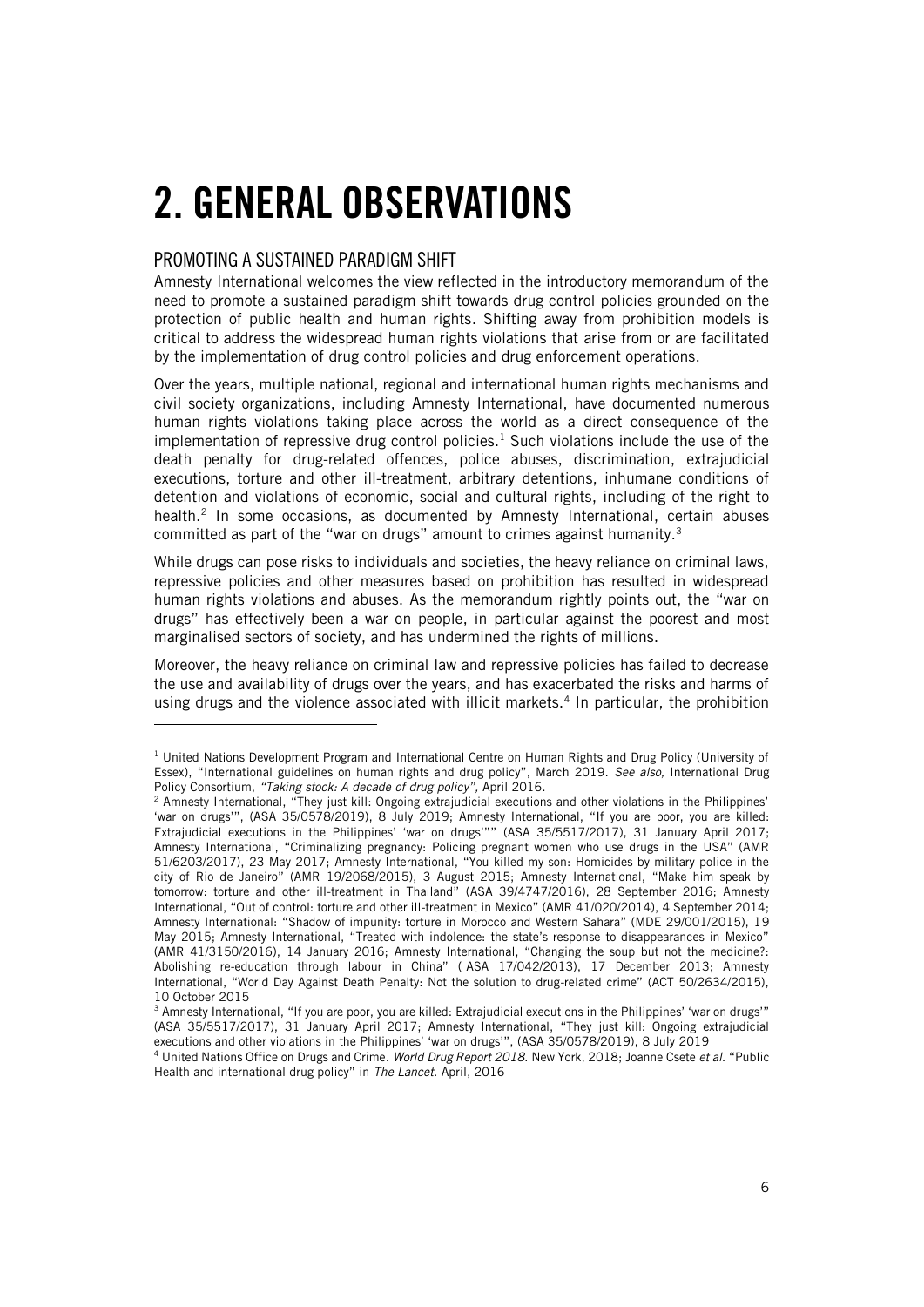and criminalization of drugs has led to more harmful drugs of unknown quality being sold and riskier methods of drug use being sought, which has contributed to significant increases in transmissions of HIV, hepatitis C and other blood-borne diseases.<sup>5</sup> At the same time, violence and corruption are rife as a direct result of the expansion of illicit markets, having a particular dire impact on children and young people who are easily exposed to organized crime, armed violence and drug enforcement operations.<sup>6</sup>

New drug control policies should therefore be based on human rights and public health, instead of relying on punitive approaches intended to supress the use and availability of drugs. In order to further expand the paradigm shift away from prohibition, the baseline study should address the need for countries to put in place mechanisms to ensure that all drug control laws, policies and practices are consistent with international human rights law and standards and that these contemplate appropriate remedies when this is not the case.

#### <span id="page-6-0"></span>ENABLING THE PARTICIPATION OF AFFECTED PEOPLE AND COMMUNITIES

The prohibition and criminalization of drugs has disenfranchised and excluded those most affected by drug control policies, who are often left out from the design and implementation of such policies.<sup>7</sup> In 2016, the UN General Assembly Special Session on drugs specifically recognised the right of those affected by drug laws and policies to be involved in their formulation and implementation.<sup>8</sup> In some cases, States have additional obligations to consult with Indigenous peoples in order to obtain their free, prior and informed consent for the development and implementation of new drug laws or policies, for example when drugs form part of the cultural traditions of those peoples.<sup>9</sup>

In order to effectively guarantee the meaningful participation of affected people and communities in the design, implementation, monitoring and evaluation of drug control laws and policies, Amnesty International considers that the baseline study should further explore and elaborate on the mechanisms and proceedings that States need to guarantee in order to involve people who use drugs and other affected communities, as well as civil society organizations and experts in health, social services and other relevant fields. This should also include an analysis of the need to remove legal barriers that unduly restrict or prevent the participation of affected individuals and communities.<sup>10</sup>

### <span id="page-6-1"></span>PROTECTING HUMAN RIGHTS DEFENDERS

j

Amnesty International also urges the consideration in the baseline study of the consequences that the "war on drugs" has had on human rights defenders and civil society

<sup>&</sup>lt;sup>5</sup> Report of the Special Rapporteur on the right of everyone to the enjoyment of the highest attainable standard of physical and mental health, 6 August 2010, UN Doc. A/65/255, para. 26; Office of the High Commissioner on Human Rights, "Study on the impact of the world drug problem on the enjoyment of human rights", 4 September 2015, UN Doc. A/HRC/30/65, para. 26

<sup>&</sup>lt;sup>6</sup> Report of the Special Rapporteur on the right of everyone to the enjoyment of the highest attainable standard of physical and mental health, 4 April 2016, UN Doc. A/HRC/32/32, para. 97

<sup>&</sup>lt;sup>7</sup> Report of the Working Group of Experts on People of African Descent, Visit to the United States of America, UN Doc. A/HRC/15/18 (2010), para. 47; Committee on the Elimination of Racial Discrimination, Concluding Observations: United States of America, UN Doc. CERD/C/USA/CO/7-9 (2014), paras. 11, 20

<sup>8</sup> UN General Assembly, Resolution S-30/1: Our Joint Commitment to Effectively Addressing and Countering the World Drug Problem, UN Doc. A/RES/S-30/1 (2016), preamble, para. 1(q).

<sup>9</sup> International Labour Organization, *Indigenous and Tribal Peoples Convention (No. 169);* United Nations Declaration on the Rights of Indigenous Peoples, art. 11

<sup>&</sup>lt;sup>10</sup> Office of the High Commissioner on Human Rights, "Guidelines for States on the effective implementation of the right to participate in public affairs", 20 July 2018, UN Doc. A/HRC/39/28, para. 36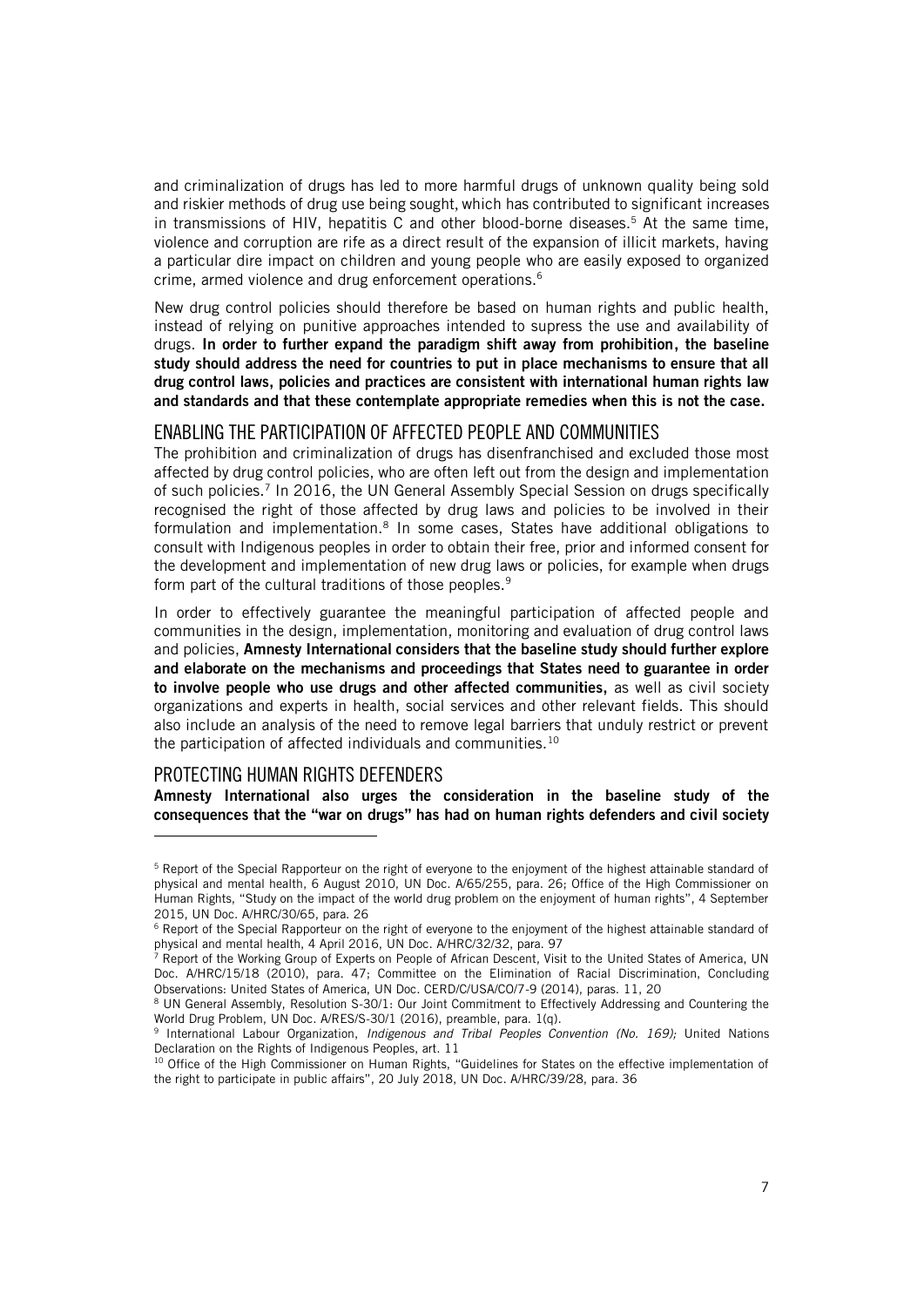organizations. For decades, repressive drug policies have become a particular driver of threats and attacks against human rights defenders.<sup>11</sup> From journalists who have revealed the collusion between authorities and organized crime, to human rights defenders exposing abuses committed by the security forces, health care and harm reduction service providers and drug policy reform activists, all are facing increasing risks and challenges driven by prohibition.

The increase in armed non-State actors and rising levels of violence have created an increasingly complex context for human rights defenders, at a time when States are imposing more restrictions on civil society. <sup>12</sup> Organized crime poses a particular risk to human rights defenders, as criminal groups often use violent methods to retaliate against anyone interfering with their interests.<sup>13</sup> Likewise, State attempts at clamping down on such criminal networks, particularly when military-style policing is adopted, or when officials act in collusion with criminal groups, can also create a dangerous environment in which human rights defenders risk being targeted both by state actors and non-state actors.<sup>14</sup> In other countries, restrictions on the right to association, including the right to seek and receive funds, are hindering the ability of civil society organizations to support the marginalized communities which they work for, including people who use drugs. 15

### <span id="page-7-0"></span>ADDRESSING HUMAN RIGHTS VIOLATIONS IN THE SUPPLY CHAIN

ł

Drug control policies should be understood as a means to achieve broader objectives, including the protection of the right to the highest attainable standard of health, ensuring equality and non-discrimination, and avoiding the violence associated with illicit markets. In doing so, drug policies should address the underlying socio-economic factors that increase the risks that lead people to engage in the drug trade, including ill-health, denial of education, unemployment, lack of housing, poverty and discrimination.

Addressing the root causes of drug-related harm requires States to put in place a wide set of gender-sensitive and holistic socio-economic protection measures tackling the different stages of the drug trade, from cultivation and production to distribution and use. While historically there has been more analysis and policy development to reduce harms related to the use of drugs, it is also fundamental to integrate human rights into policies concerning the supply of drugs, including the cultivation and distribution of drugs.

As will be described in the chapters below, it has been particularly the poorest and most marginalized sectors of society that have been most affected by punitive and repressive policies intended to suppress the supply of drugs. For example, peasant farmers and Indigenous peoples have faced multiple human rights violations stemming from policies

<sup>&</sup>lt;sup>11</sup> Amnesty International, "Deadly but preventable attacks: Killings and enforced disappearances of those who defend human rights" (ACT 30/7270/2017), 5 December 2017

<sup>12</sup> Amnesty International, "Laws designed to silence: The global crackdown on civil society organizations" (ACT 30/9647/2019), 21 February 2019

<sup>13</sup> Amnesty International, "Human rights defenders under threat: A shrinking space for civil society" (ACT 30/6011/2017), 16 May 2017

<sup>&</sup>lt;sup>14</sup> Amnesty International, "Human rights defenders under threat: A shrinking space for civil society" (ACT 30/6011/2017), 16 May 2017; Amnesty International, "Deadly but preventable attacks: Killings and enforced disappearances of those who defend human rights" (ACT 30/7270/2017), 5 December 2017

<sup>&</sup>lt;sup>15</sup> Amnesty International, "Agents of the people: Four years of 'foreign agents' law in Russia" (EUR 46/5147/2016), 18 November 2016; Amnesty International, "Hungary: NGO law a vicious and calculated assault on civil society", 13 June 2017;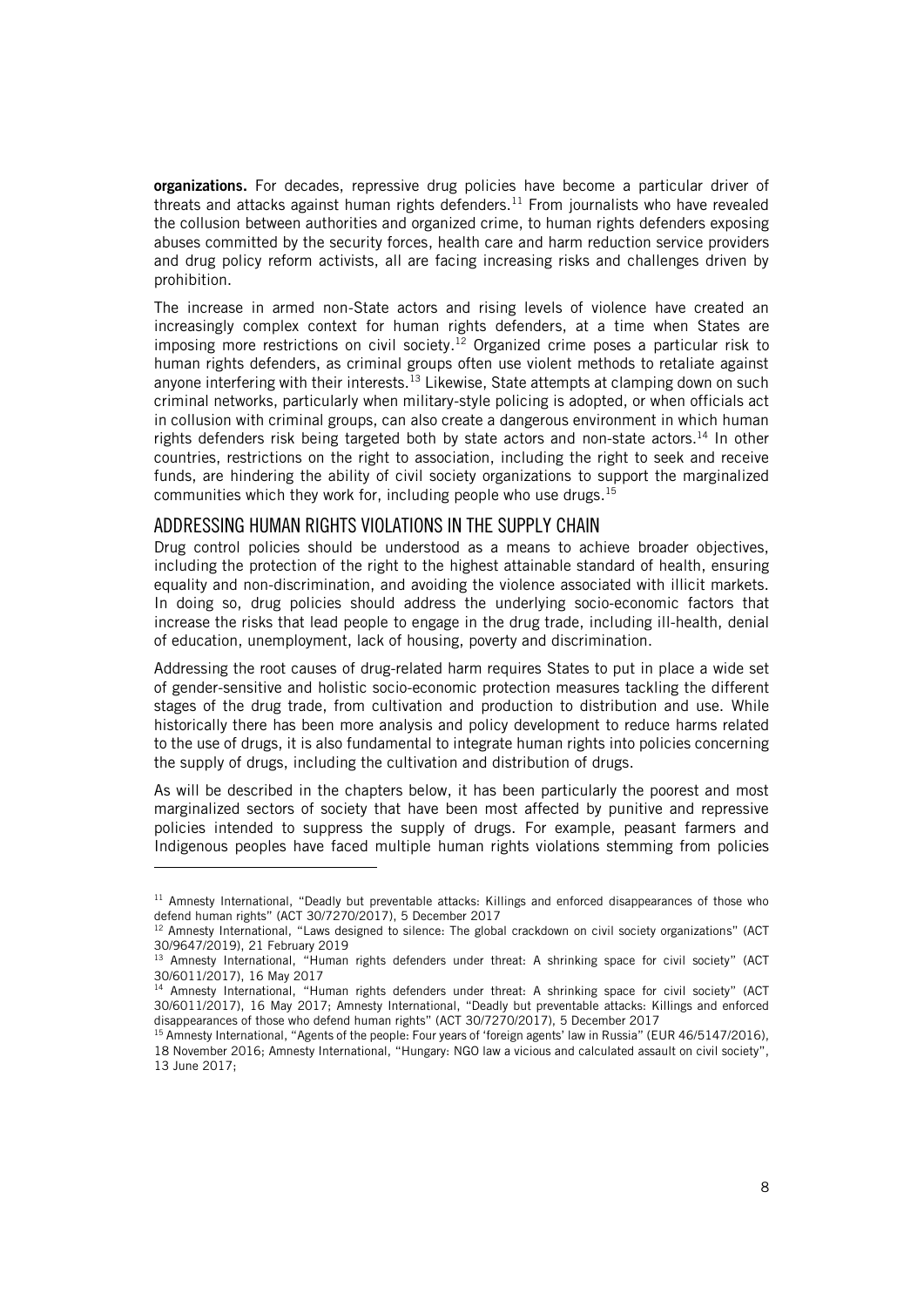intended to eliminate the cultivation of drugs, including forced crop eradication programmes.<sup>16</sup> Women, and especially those who belong to ethnic minorities or those who live in poverty, have disproportionately engaged in the drug trade as couriers or other lowranking, low-paying, high-risk positions in the drug trade supply chain.<sup>17</sup> Children and young people have been recruited by armed groups involved in drug trafficking, forced to engage in a wide range of criminal activities such as transport and sale of drugs, surveillance, and participation in clashes with State security forces, among others.<sup>18</sup> Girls are also recruited by organized criminal groups, mostly to act as drug couriers, and in many cases have been sexually abused, forced to marry members of the criminal groups, trafficked or exploited.<sup>19</sup>

Amnesty International recommends ensuring that the baseline study analyses as well the human rights implications of drug control policies intended to supress the supply of drugs. In order to address the root causes that increase the risks of using drugs and lead people to engage in the drug trade, States should put in place measures to tackle social inequalities by promoting a social justice perspective and advancing economic, social and cultural rights. In particular, authorities must ensure that drug control laws and policies seek to overcome structural sources of vulnerability, stigma and discrimination that affect people who engage in the drug trade, especially women and those belonging to marginalized and disadvantaged communities.

### <span id="page-8-0"></span>AVOIDING HUMAN RIGHTS VIOLATIONS IN OTHER COUNTRIES

ł

States and intergovernmental organizations which engage in international assistance and cooperation, including in the area of drug control and law enforcement, must ensure that they do so in a manner consistent with their extraterritorial human rights obligations.<sup>20</sup>

The use of the death penalty for drug-related offences has been one particular area that has highlighted how international cooperation in the area of drug control can lead to human rights violations and extend the responsibility for the outcome of death penalty cases to a State other than the one in which the death penalty is imposed and implemented.<sup>21</sup> As pointed out by the UN Special Rapporteur on extrajudicial, summary or arbitrary executions, abolitionist countries and intergovernmental organizations may be held responsible for the imposition of the death penalty in other countries due to cooperation over law enforcement programmes, the provision of technical assistance and mutual legal assistance, as well as

<sup>&</sup>lt;sup>16</sup> Report by the Special Rapporteur on the situation of human rights and fundamental freedoms of indigenous people: Mission to Colombia, 10 November 2004. UN Doc. E/CN.4/2005/88/Add.2; Report of the Representative of the Secretary-General on the human rights of internally displaced persons: Mission to Colombia, 24 January 2007, UN Doc. A/HRC/4/38/Add.3, para. 19

<sup>&</sup>lt;sup>17</sup> Report of the Special Rapporteur on violence against women, its causes and consequences, 'Pathways to, conditions and consequences of incarceration for women', 21 August 2013,UN Doc. A/68/340, para 23-24; Report of the Special Rapporteur on violence against women, its causes and consequences: Mission to the United States of America, 6 June 2011, UN Doc. A/HRC/17/26/Add.5, para. 45

<sup>&</sup>lt;sup>18</sup> Amnesty International, "Belarus: Protect the rights of juvenile prisoners Emile Ostrovko and Vasily Sauchankau" (EUR 49/0100/2019), 21 March 2019; *See also* Inter-American Commission on Human Rights, Violence, *Violence, Children and Organized Crime,* 11 November 2015, OEA/Ser.L/V/II. Doc. 40/15, para. 460

<sup>19</sup> Inter-American Commission on Human Rights, Violence, *Violence, Children and Organized Crime,* 11 November 2015, OEA/Ser.L/V/II. Doc. 40/15, para. 8

<sup>20</sup> *See* Maastricht Principles on Extraterritorial Obligations of States in the Area of Economic, Social and Cultural Rights

<sup>&</sup>lt;sup>21</sup> Report of the Special Rapporteur on extrajudicial, summary or arbitrary executions, 7 August 2015, UN doc. A/70/304, paras. 95-98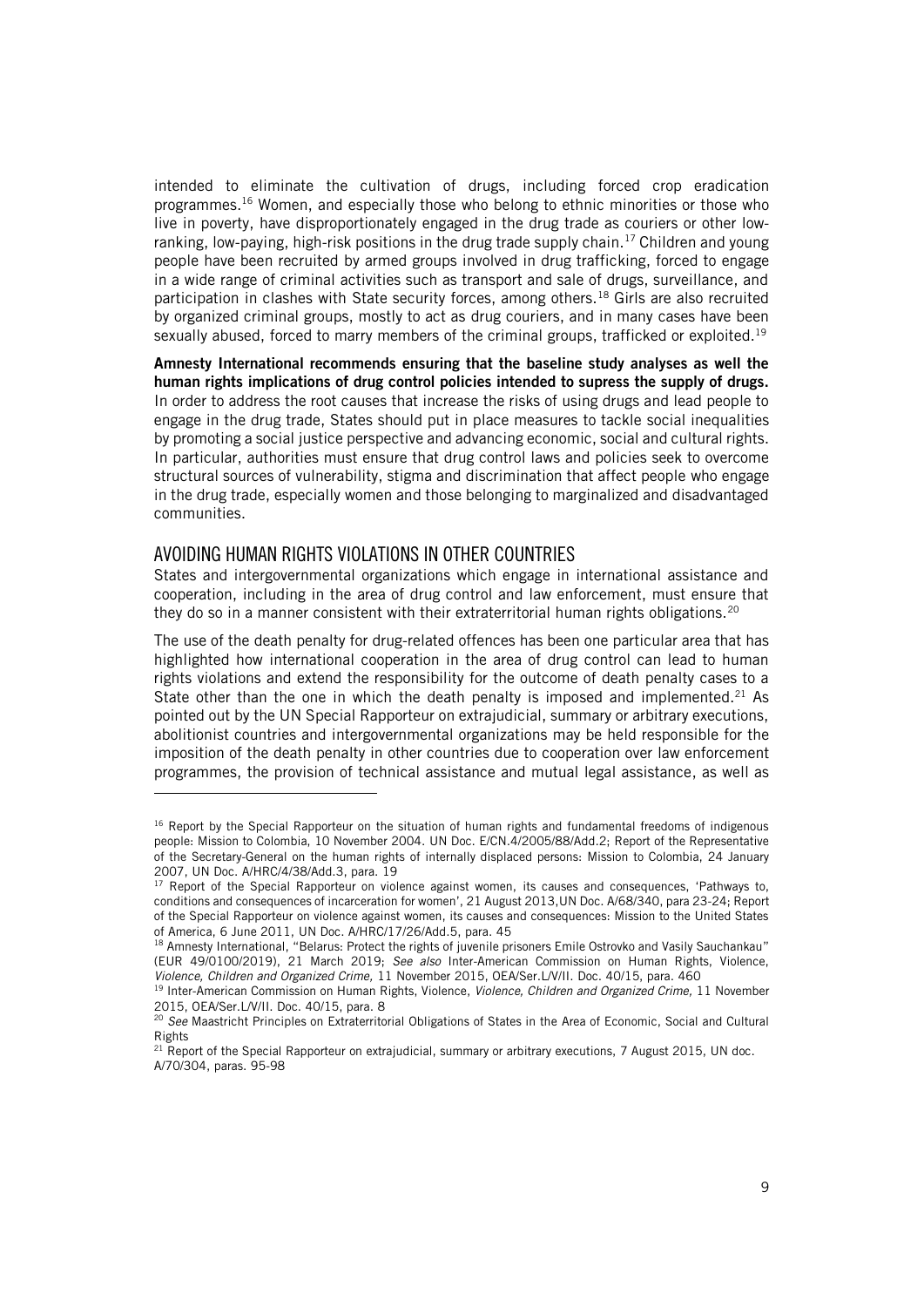the extradition of defendants to countries where the death penalty is still imposed for drugrelated offences without seeking assurances that the death penalty would not be imposed.<sup>22</sup> Similarly, complicity of funding States in violations of the right to life has also been argued for training projects funded by governments or led by intergovernmental organizations for drug enforcement operations, such as aiding sniffer dog programmes, that have resulted in an increase of drug seizures in countries that also reported an increase in the number of executions carried out, including for drug-related offences.<sup>23</sup>

More broadly, States may be held responsible for their failure to take reasonable steps to prevent or stop human rights abuses committed as part of their international assistance and cooperation in the area of law enforcement, including the sale and transfer of arms used during drug enforcement operations.<sup>24</sup> Governments are subject to different international, regional and domestic legal obligations and arms control regimes, including the Arms Trade Treaty, which require States parties to deny authorization of transfers of arms where there is an overriding risk that they could be used to commit or facilitate serious violations of international human rights or humanitarian law.

In this sense, Amnesty International recommends that the baseline study incorporates an analysis into States' obligations to ensure that their drug control laws, policies and practices do not lead to violations of human rights, either directly or indirectly, for people living in other countries. Moreover, States and intergovernmental organizations must ensure that any financial and technical assistance provided to third countries for drug-enforcement operations does not contribute, or carries a real risk of contributing, to the commission of human rights violations. Any such cooperation, including training or technical advice, must be halted if used (or if there is a real risk of it being used), either directly or indirectly, to commit human rights abuses or violations.

# <span id="page-9-0"></span>3. PUTTING THE PROTECTION OF HEALTH AND HUMAN RIGHTS AT THE CENTRE

States must put their obligations to guarantee the right to health at the centre of drug control policies and redirect them towards the realization of human rights, including to ensure the right to the highest attainable standard of health of people who use drugs and the rights of other groups that have been affected by punitive drug control policies.<sup>25</sup>

As acknowledged in the introductory memorandum, health and social services available for people who use drugs must be evidence-based and gender-sensitive. As recommended by the World Health Organization and the UN Office on Drugs and Crime, these services must

<sup>&</sup>lt;sup>22</sup> Report of the Special Rapporteur on extrajudicial, summary or arbitrary executions, 7 August 2015, UN doc. A/70/304; Report of the Secretary-General to the Human Rights Council, 2 July 2012, UN doc. A/HRC/21/29

<sup>23</sup> Amnesty International, "Addicted to death: Executions for drugs offences in Iran" (MDE 13/090/2011), 15 December 2011. *See also* Rick Lines *et al. Complicity or abolition? The death penalty and international support for drug enforcement.* International Harm Reduction Association, London, 2010.

<sup>&</sup>lt;sup>24</sup> Report of the Office of the United Nations High Commissioner for Human Rights, "Impact of arms transfers on the enjoyment of human rights", 3 May 2017, UN Doc. A/HRC/35/8

<sup>&</sup>lt;sup>25</sup> Report of the Special Rapporteur on the right of everyone to the enjoyment of the highest attainable standard of physical and mental health, 6 August 2010, UN Doc. A/65/255;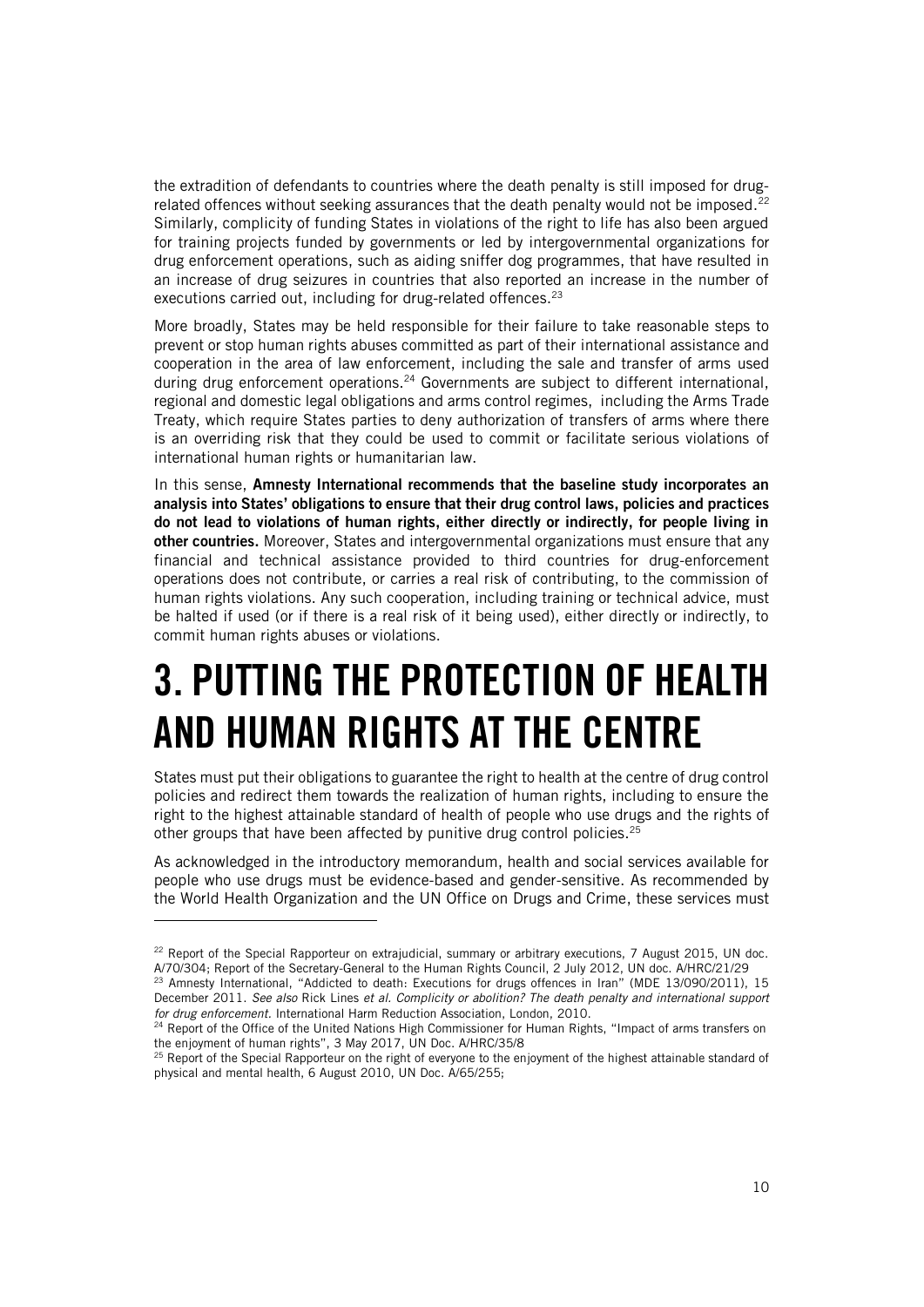comply with human rights law and standards, and should include prevention, information, harm reduction, voluntary treatment and rehabilitation services where medically indicated and on a non-discriminatory basis, including in prisons and other situations where people are deprived of their liberty.<sup>26</sup>

States must ensure such services are available, acceptable and easily accessible to everyone on a non-discriminatory basis, and of good quality.<sup>27</sup> This requires paying particular attention to the needs of the most marginalized and to the specific needs of women, children and adolescents.<sup>28</sup> In this sense, harm reduction and treatment services must provide suitable environments for women and girls who use drugs, including by providing integrated sexual and reproductive healthcare, information and services, childcare facilities and should be respondent to other gender-specific needs.<sup>29</sup>

### <span id="page-10-0"></span>CARRYING OUT PREVENTION CAMPAIGNS

ł

Amnesty International welcomes the emphasis put in the introductory memorandum on the need for States to implement effective preventive measures to address drug-related problems, particularly highlighting the need to provide accurate information and education through non-stigmatising language and attitudes, which are important elements to fulfil States' obligations under the right to health.<sup>30</sup>

However, the organization is concerned about the reference to prevention campaigns intended to "keep drugs away from children" as good practice, since such campaigns have proven to be ineffective at curbing the levels of drug use and may have created barriers to the provision of healthcare by exacerbating the social stigmatisation and demonization of people who use drugs.<sup>31</sup> Worryingly, according to UNODC data, the majority of countries continue to favour the implementation of this type of campaigns over family and communitybased campaigns that have proven to be more effective. 32

As recommended by the WHO and UNODC, prevention campaigns should include a range of different interventions and policies based on the age of the target group, the level of risk, and the environment in which the campaign will be implemented.<sup>33</sup> In this sense, it is

<sup>26</sup> World Health Organization and United Nations Office on Drugs and Crime, *International Standards for the treatment of drug use disorders.* UN Doc. E/CN.7/2016/CRP.4. March, 2017

<sup>&</sup>lt;sup>27</sup> Committee on Economic, Social and Cultural Rights, General Comment 14: The right to the highest attainable standard of health (Art. 12), 11 August 2000, UN Doc. E/C.12/2000/4, para. 12

<sup>&</sup>lt;sup>28</sup> Report of the Special Rapporteur on the right of everyone to the enjoyment of the highest attainable standard of physical and mental health, 3 August 2011, UN Doc. A/66/254; Report of the Special Rapporteur on the right of everyone to the enjoyment of the highest attainable standard of physical and mental health, 4 April 2016, UN Doc. A/HRC/32/32

<sup>&</sup>lt;sup>29</sup> Open Letter by the Special Rapporteur on the right of everyone to the highest attainable standard of mental and physical health, Dainius Pūras, in the context of the preparations for the UN General Assembly Special Session on the Drug Problem (UNGASS), which will take place in New York in April 2016, 7 December 2015

<sup>30</sup> Committee on Economic, Social and Cultural Rights, General Comment 14: The right to the highest attainable standard of health (Art. 12), 11 August 2000, UN Doc. E/C.12/2000/4, para. 16

<sup>31</sup> Dan Werb, *et al*. (2011), 'The effectiveness of anti-illicit-drug public-service announcements: A systematic review and meta-analysis', *Journal of Epidemiology & Community Health*, October 2011.

<sup>32</sup> Commission on Narcotic Drugs (20 December 2017), Action taken by Member States to implement the Political Declaration and Plan of Action on International Cooperation towards an Integrated and Balanced Strategy to Counter the World Drug Problem, Report of the Executive Director. UN Doc. E/CN.7/2018/6

<sup>33</sup> World Health Organization and United Nations Office on Drugs and Crime, *International Standards on drug use prevention.* Second updated edition, 2015, pp. 50-51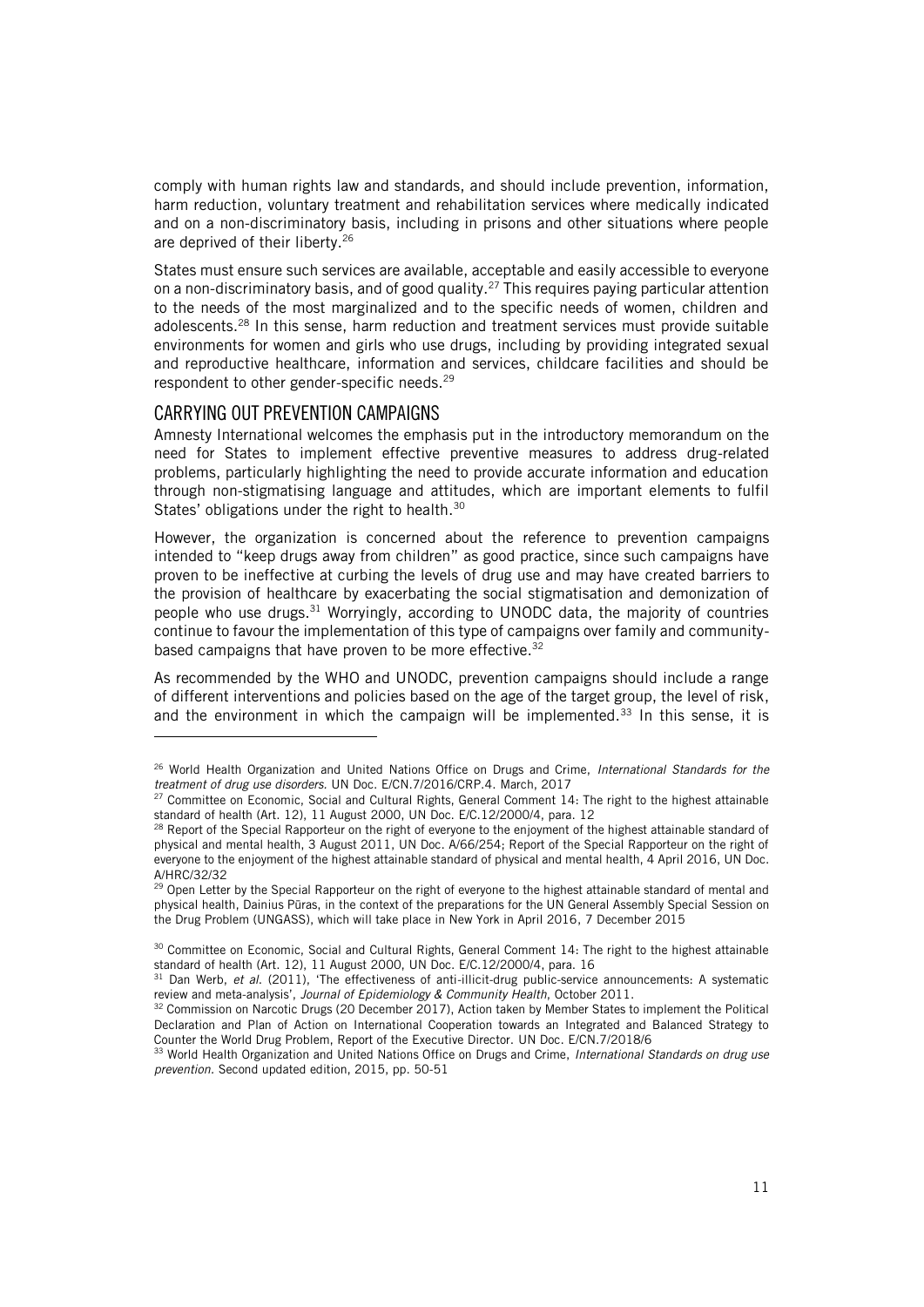important that efforts towards preventing drug-related harms incorporate evidence-based campaigns to prevent or delay children's first use of drugs for non-medical purposes, but also campaigns for all people who already use drugs to avert drug dependence and other harms that may arise from the use of drugs, which require different strategies and approaches.

Amnesty International therefore recommends expanding section 5.1 on prevention to reflect as well on the need of States to implement public educational programmes and information campaigns that incorporate harm reduction information and are based on scientific evidence that accurately describe the effects of drugs, including the risks both to people who use drugs and to others. Furthermore, such programmes should contemplate efforts specifically tailored for children and adolescents both in educational settings and in environments outside of school, such as street and party scenes, aimed at empowering them to make informed decisions about their own conduct and provide them with information about where to find help if they require it.  $34$ 

### <span id="page-11-0"></span>ENSURING COMPREHENSIVE HARM REDUCTION INTERVENTIONS

j

Harm reduction is a broad term that refers to policies, programmes and practices that aim primarily to reduce the adverse health, social and economic consequences of the use of licit and illicit drugs without necessarily reducing an individual's level of use. Importantly, harm reduction services have been developed for different types of drugs, not only for opioids.

While Drug Consumption Rooms (DCRs), Opioid Substitution Therapy (OST) and Needle and Syringe Programmes (NSP), mentioned in section 5.2 of the introductory memorandum, remain crucial for the protection of the right to health of people who inject drugs, **Amnesty** International considers important for the baseline study to make reference to other harm reduction services that have equally proven to be successful in reducing the risks and harms associated with other type of drugs, such as drug-checking services, distribution of safer smoking kits, integration of harm reduction into nightlife settings (for example chill-out spaces and hydration points), peer-led information sharing and the promotion of noninjecting routes for the administration of drugs and other overdose prevention practices. 35

Amnesty International would also recommend discussing in section 5.2 the crucial role that law enforcement agencies can play in promoting individual and public health when strategies are designed to prevent the harms of drugs and drug markets to individuals and communities, rather than simply aiming to reduce or eradicate drug markets. It is important to note that the criminalization of drug-related conduct has led some countries to prohibit harm reduction programmes or impose barriers to users accessing them, arguing that they encourage the use of drugs.<sup>36</sup> Some countries have criminal laws that prohibit carrying needles, syringes or other injecting equipment and these items have also been used as evidence of drug use or possession in court.<sup>37</sup> Such laws can have a chilling effect,

<sup>34</sup> Report of the Special Rapporteur on the right of everyone to the enjoyment of the highest attainable standard of physical and mental health, 4 April 2016, UN Doc. A/HRC/32/32, para 101-102

<sup>35</sup> *See for example* Harm Reduction International, "Harm reduction for stimulant use", April 2019. Available at <https://www.hri.global/files/2019/04/28/harm-reduction-stimulants-coact.pdf>

<sup>&</sup>lt;sup>36</sup> Committee on Economic, Social and Cultural Rights (11 June 2014), Concluding Observations: Ukraine, UN Doc. E/C.12/UKR/CO/6, para. 24; Committee on Economic, Social and Cultural Rights (1 June 2011), Concluding Observations: Russian Federation, UN Doc. E/C.12/RUS/CO/5, para. 29; Committee on Economic, Social and Cultural Rights (24 June 2014), Concluding Observations: Lithuania, UN Doc. E/C.12/LTU/CO/2, para. 21

<sup>&</sup>lt;sup>37</sup> Report of the Special Rapporteur on the right of everyone to the enjoyment of the highest attainable standard of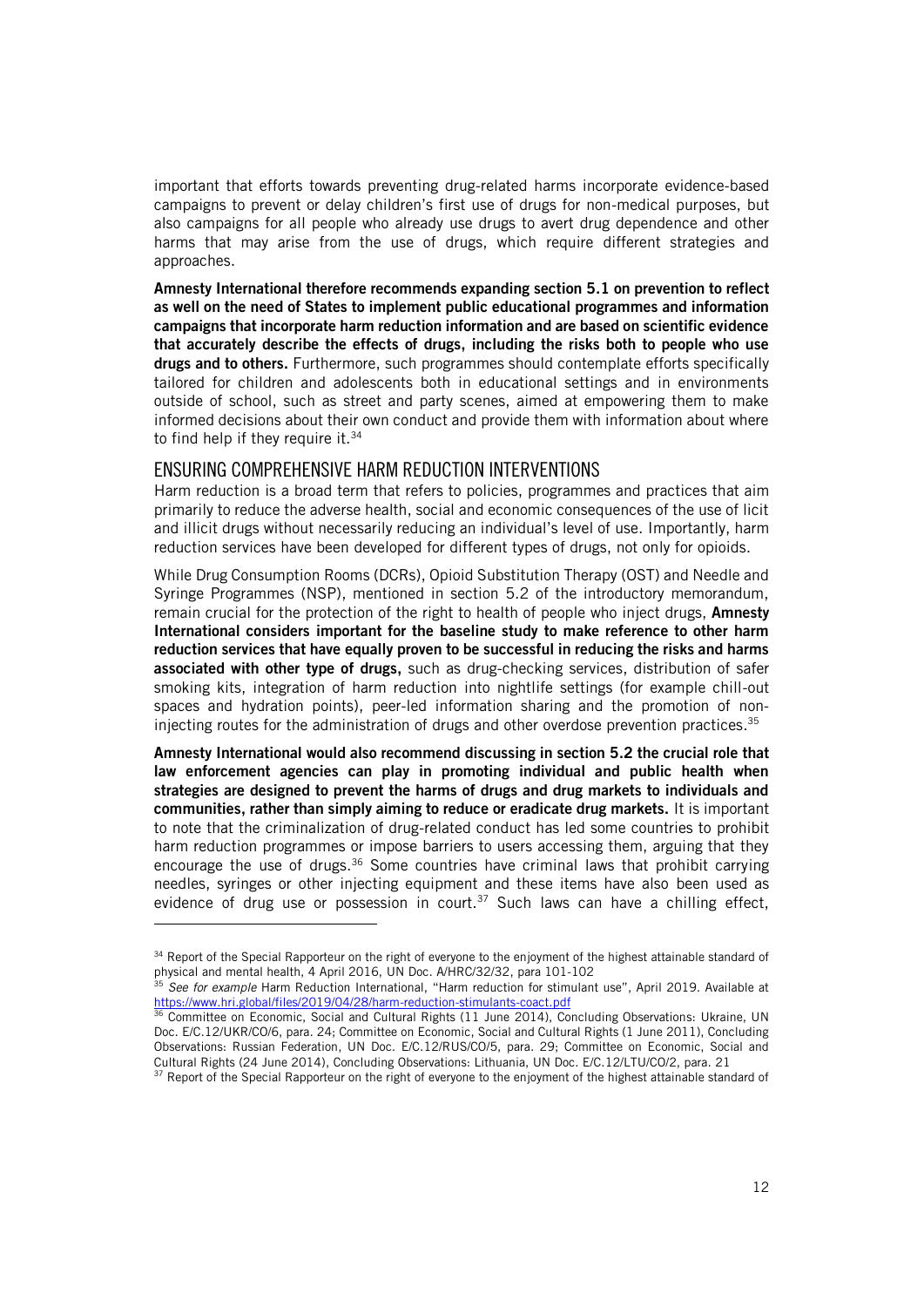preventing people who use drugs from seeking healthcare, information or tools that may help them to avoid infection and other serious health consequences. Policing in the surroundings of facilities that provide health and harm reduction services to people who use drugs has become an additional barrier to the effective realization of the right to health.<sup>38</sup>

Civil society organizations have documented the positive impact of drug policies designed to promote constructive engagement and partnerships between law enforcement officials and health providers around health and other human rights issues.<sup>39</sup> Such policies should include approaches to law enforcement that support the effective operation of harm reduction services (such as needle and syringe programmes or drug checking services), "Good Samaritan" laws that exclude from prosecution people who witness or report an overdose to emergency services, equipping police agencies for the provision and distribution of naloxone (a medicine that counters the effects of an opioid overdose), and other harm reduction measures.<sup>40</sup> Law enforcement agencies should also be trained in harm reduction and should not target health facilities, supervised drug-consumption rooms or needle and syringe programmes as a strategy for drug enforcement operations and should desist from practices that hamper the right to health, including the seizure or destruction of injection equipment and prosecution of health-care and harm reduction service providers. $41$ 

### <span id="page-12-0"></span>INCREASING ACCESS TO TREATMENT AND REHABILITATION SERVICES

ł

As section 5.3 rightfully points out, treatment should always involve the voluntary participation of individuals with informed consent as it would otherwise contravene the right to health. <sup>42</sup> According to WHO guidelines, drug treatment should not be compulsory and should only be undertaken with informed consent.<sup>43</sup> Importantly, drug control policies should distinguish the use of drugs from the dependence on drugs and avoid the misguided presumption that all drug use is inherently dangerous and leads to dependence to ensure that treatment is only provided when medically indicated. <sup>44</sup> According to the UN, only 10% of all people who use drugs develops a drug dependence that could require medical treatment.<sup>45</sup>

The baseline study should also explore further the human rights compromised when people who use drugs are forced or coerced into undergoing drug treatment. As stated by several human rights mechanisms, compulsory detention regimes for the purposes of drug "rehabilitation" through confinement or forced labour, including those based on the perceived danger of persons to themselves or to others or on arguments of "medical

physical and mental health, 6 August 2010, UN Doc. A/65/255, para. 21; International Harm Reduction Association, *The Global State of Harm Reduction: Towards an integrated response.* July, 2012.

<sup>38</sup>Joanne Csete *et al.,* "Public Health and international drug policy" in *The Lancet*. April, 2016, pp. 1442

<sup>&</sup>lt;sup>39</sup> Marc Krupanski, "Police & Harm Reduction: How law enforcement can advance public safety, public health, and public confidence", Open Society Foundations. July, 2018. Available at

<sup>40</sup> Joanne Csete *et al.* "Public Health and international drug policy" in *The Lancet*. April 2016, pp. 1441-1442

<sup>41</sup> Report of the Special Rapporteur on the right of everyone to the enjoyment of the highest attainable standard of physical and mental health, 6 August 2010, UN Doc. A/65/255, paras. 69, 76

 $42$  Report of the Special Rapporteur on the right of everyone to the enjoyment of the highest attainable standard of physical and mental health, 4 April 2016, UN Doc. A/HRC/64/272, para. 93

<sup>&</sup>lt;sup>43</sup> World Health Organization, "Guidelines for the Psychosocially Assisted Pharmacological Treatment of Opioid Dependence", 2009, p. 10, 14.

<sup>&</sup>lt;sup>44</sup> Report of the Special Rapporteur on the right of everyone to the enjoyment of the highest attainable standard of physical and mental health, 6 August 2010, UN Doc. A/65/255, para. 37

<sup>45</sup> United Nations Office on Drugs and Crime. *World Drug Report 2018.* New York, 2018, p. 7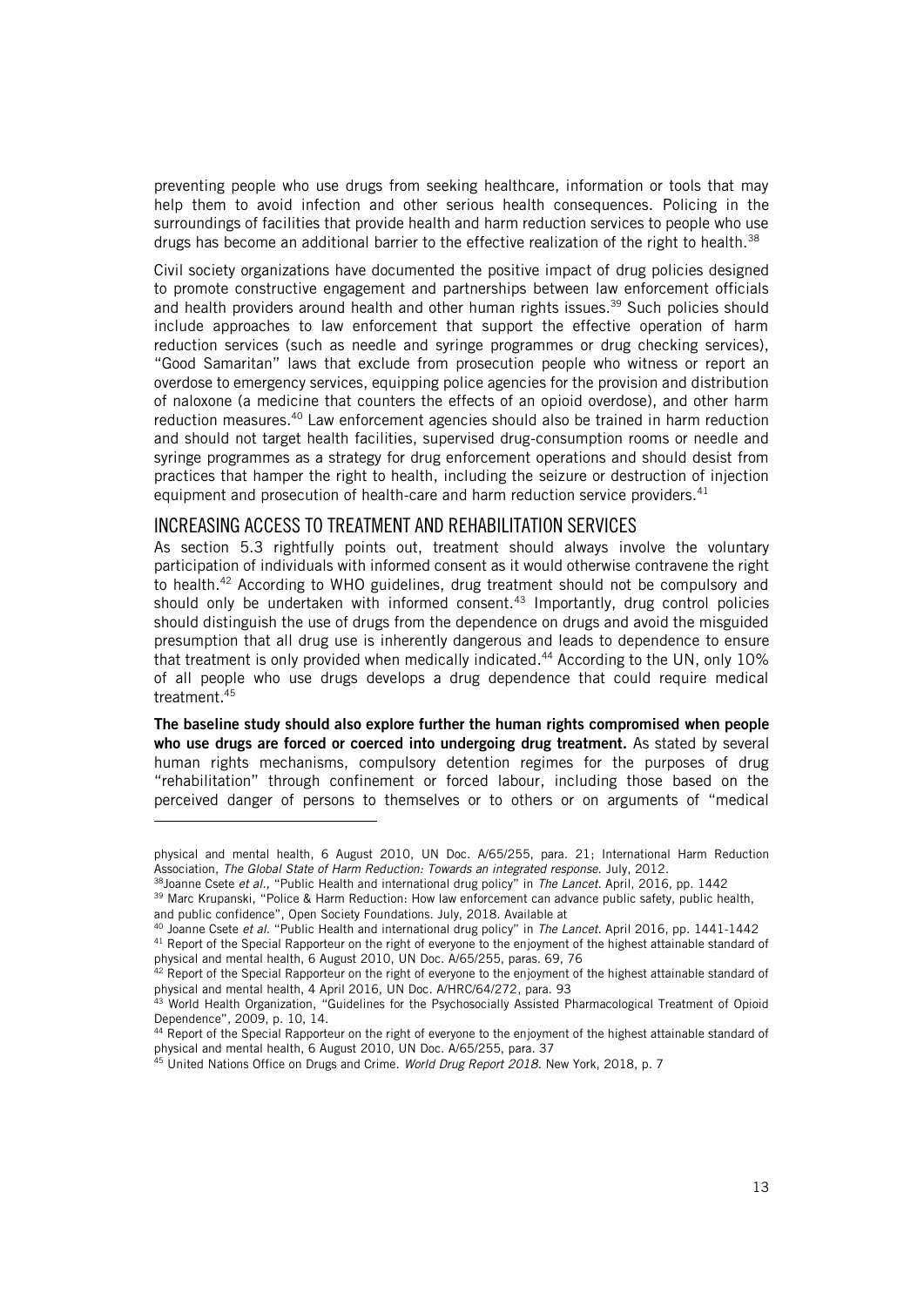necessity", are inherently arbitrary and should be eliminated, and such institutions closed, without delay.<sup>46</sup> Similarly, both the WHO and UNODC have stated that neither detention nor forced labour are to be used as forms of treatment for drug dependence and have urged States to ensure that their legal framework guarantees compliance with human rights within drug dependence treatment and rehabilitation services.<sup>47</sup>

The UN Special Rapporteur on the right to health and the UN Special Rapporteur on torture and other ill-treatment have further analysed the egregious human rights violations that have occurred in the context of "treatment" services, and urged states to put an end to compulsory treatment programmes that are ineffective and contrary to human rights.<sup>48</sup> Moreover, the Special Rapporteur has recommended States to prioritise health care and social support in community settings for the treatment and rehabilitation of drug dependence, rather than in institutions.<sup>49</sup>

The baseline study should also pay particular attention to the need to uphold children's right to informed consent if they require drug treatment and rehabilitation. Any medical treatment for children, including treatment and rehabilitation for a drug dependence, must be based on their informed consent, in line with their evolving capacities and giving due weight to the child's views according to their age and maturity. <sup>50</sup> Decisions for children to undergo treatment or rehabilitation for drug dependence should always ensure their meaningful participation and their right to give or withhold consent in line with their evolving capacities.<sup>51</sup>

Finally, with regards to the provision of treatment, Amnesty International would recommend the baseline study to pay attention to the operation of drug treatment and rehabilitation services by private providers. Around the world, many private drug detention centres are run by religious groups and other non-governmental organizations, with little or no supervision by State authorities.<sup>52</sup> Under the right to health and other international standards, States have an obligation to put in place laws and policies to guarantee the effective regulation and supervision of health care provided by private actors to ensure they do not undermine

<sup>46</sup> Report of the Working Group on Arbitrary Detention, 10 July 2015, UN Doc. A/HRC/30/36, para. 74; Report of the Special Rapporteur on the right of everyone to the enjoyment of the highest attainable standard of physical and mental health, 6 August 2010, UN Doc. A/65/255, para. 32; Committee Against Torture (20 January 2011), Concluding observations: Cambodia, UN Doc. CAT/C/KHM/CO/2, para. 20; ILO, OHCHR, UNDP, UNESCO, UNFPA, UNHCR, UNICEF, UNODC, UN Women, WFP, WHO and UNAIDS, "Joint statement on compulsory drug detention and rehabilitation centres", March, 2012

<sup>47</sup> World Health Organization and United Nations Office on Drugs and Crime, *International Standards for the treatment of drug use disorders (draft for field testing).* UN Doc. E/CN.7/2016/CRP.4. March, 2016

<sup>&</sup>lt;sup>48</sup> Report of the Special Rapporteur on the right of everyone to the enjoyment of the highest attainable standard of physical and mental health, 6 August 2010, UN Doc. A/65/255, para. 30-39; Report of the Special Rapporteur on torture and other cruel, inhuman or degrading treatment or punishment, 1 February 2013, UN Doc. A/HRC/22/53, para. 40-44

<sup>&</sup>lt;sup>49</sup> Report of the Special Rapporteur on the right of everyone to the enjoyment of the highest attainable standard of physical and mental health, 6 August 2010, UN Doc. A/HRC/38/36, para. 98(d);

<sup>50</sup> *See* articles 5 and 12(1), Convention on the Rights of the Child.

<sup>&</sup>lt;sup>51</sup> Committee on the Rights of the Child, General Comment 12: The right of the child to be heard, 1 July 2009, UN Doc. CRC/C/GC/12, para. 98-100

<sup>52</sup> Open Society Foundations, *No health, no help: Abuse as drug rehabilitation in Latin America and the Caribbean.*  New York, 2016; Human Rights Watch, *Torture in the name of treatment: Human rights abuses in Vietnam, China, Cambodia and Lao PDR.* New York, July 2012; Richard Elliott *et al. Treatment or torture? Applying international human rights standards to drug detention centers.* Open Society Foundations. June, 2011.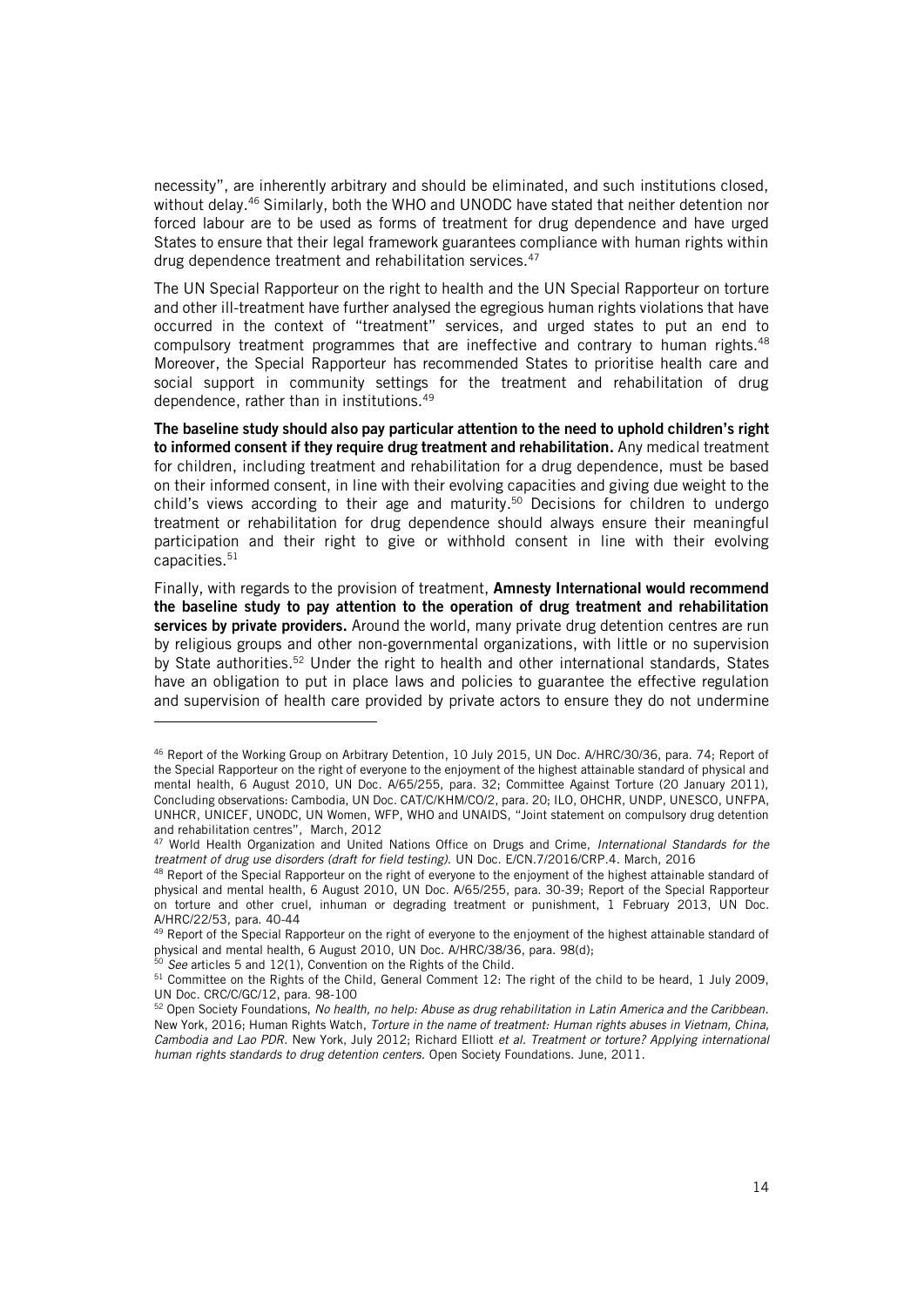or threaten the right to health and to prevent other human rights abuses.<sup>53</sup>

### <span id="page-14-0"></span>STOPPING STIGMA AND DISCRIMINATION

ł

Current drug policies have exacerbated and justified discriminatory practices against people who use drugs, including in the fields of health, housing, education and employment, and can become a particular deterrent effect for people who use drugs to seek medical attention. <sup>54</sup> Repressive policies have also promoted a stigmatized approach towards people who use drugs, usually considered to be sick, mentally ill, criminal or immoral, which has segregated and further marginalized this sector of the population.<sup>55</sup>

Drug control laws and policies have also had a disproportionate impact on the poorest and most marginalized sectors of society, often intersecting with other forms of discrimination against women and girls, children and young people, racial, ethnic and other minorities, Indigenous peoples, people living with HIV, LGBTI people, sex workers, people living in poverty, those who are homeless, people with disabilities and people deprived of their liberty, among others.<sup>56</sup>

States have an obligation to address all forms of discrimination, by amending laws and policies that make unjustified distinctions and discriminate against people who use drugs, and monitoring the impact of laws and policies to identify and eliminate indirect discrimination. <sup>57</sup> In particular, the Commission on Narcotic Drugs (CND) has encouraged States to promote "non-stigmatizing attitudes in the development and implementation of scientific evidence-based policies related to the availability of, access to and delivery of health, care and social services for drug users". 58

Amnesty International recommends the baseline study to address the specific impact that stigma and discrimination has on people who use drugs. In particular, the study could encourage States to develop and implement campaigns, in consultation with people who use drugs, to counter current stereotypes and to raise awareness throughout society of the rights of people who use drugs. States should pay specific attention to the stereotyped and gender-biased views about drugs that disproportionately affect women and girls, and promote gender-sensitive policies that respond to the differentiated needs, risks and harms to women and girls, transgender people and non-binary individuals.

<sup>53</sup> Committee on Economic, Social and Cultural Rights, General Comment 14: The right to the highest attainable standard of health (Art. 12), 11 August 2000, UN Doc. E/C.12/2000/4, para. 35

<sup>&</sup>lt;sup>54</sup> Report of the Special Rapporteur on the right of everyone to the enjoyment of the highest attainable standard of physical and mental health, 6 August 2010, UN Doc. A/65/255, para. 19

<sup>&</sup>lt;sup>55</sup> Report of the Special Rapporteur on the right of everyone to the enjoyment of the highest attainable standard of physical and mental health: Mission to Viet Nam, 4 June 2012, UN Doc. A/HRC/20/15/Add.2, para. 45

<sup>&</sup>lt;sup>56</sup> Committee on the Elimination of Discrimination against Women, General Recommendation No. 28, UN Doc. CEDAW/C/GC/28, 16 August 2010, para. 18

<sup>57</sup> *See* article 2 and 26 of the International Covenant on Civil and Political Rights; article 2 of the International Covenant on Economic, Social and Cultural Rights; article 5 of the Convention on the Elimination of all forms of Racial Discrimination; article 2 of the Convention on the Elimination of all forms of Discrimination Against Women; article 2 of the Convention on the Rights of the Child; article 5 of the Convention on the Rights of Persons with Disabilities; article 14 of the European Convention on Human Rights; article 1 of the American Convention on Human Rights; article 2 of the African Charter on Human and People's Rights.

<sup>58</sup> Commission on Narcotic Drugs, Resolution 61/11: Promoting Non-stigmatizing attitudes to ensure the availability, access and delivery of healthcare and social services for drug users (2018).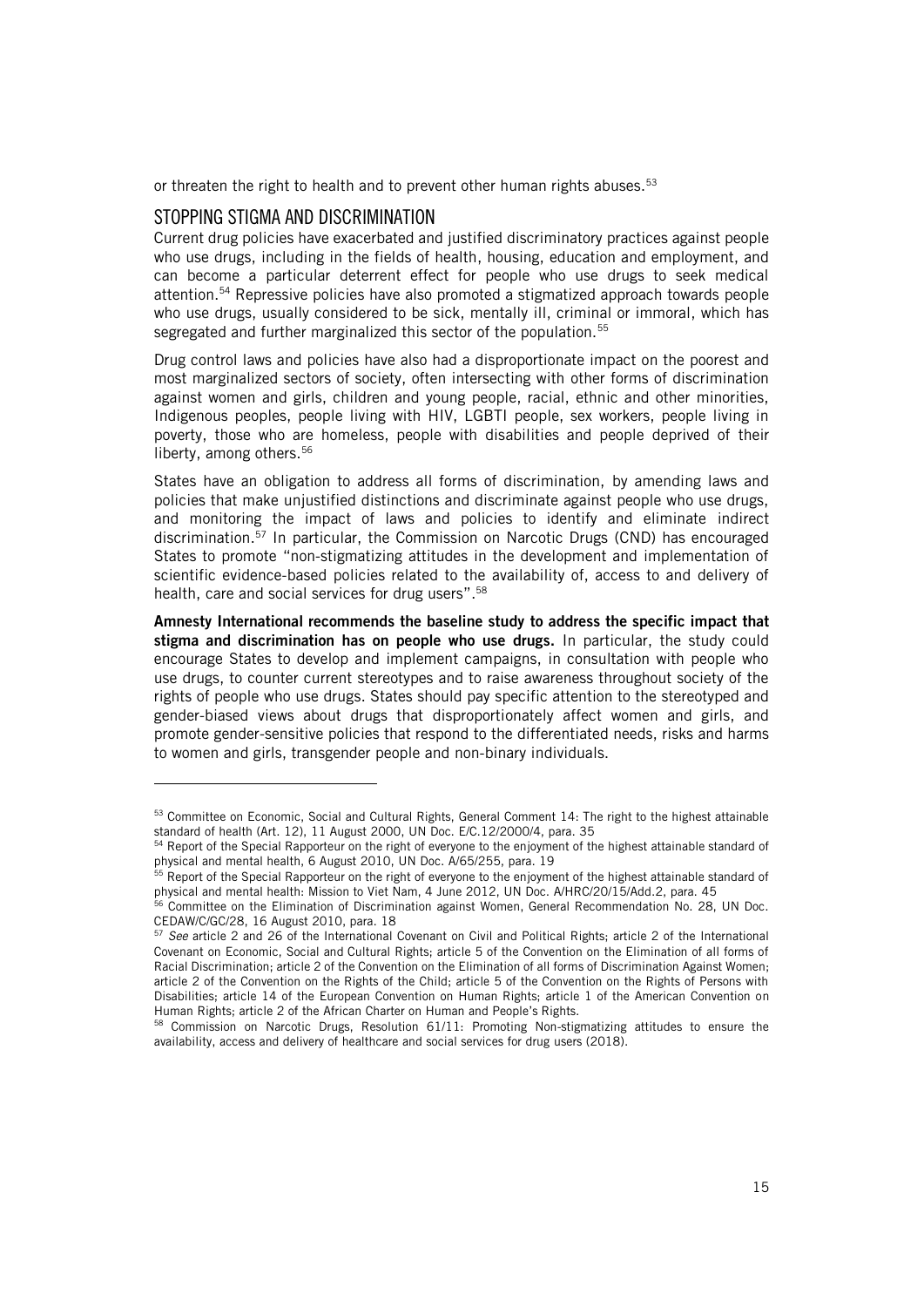### <span id="page-15-0"></span>GUARANTEEING ADEQUATE AVAILABILITY OF DRUGS FOR MEDICAL PURPOSES

The strict measures imposed by the international drug control regime and restrictive national drug regulations have obstructed the effective distribution of controlled substances for medical purposes, in particular for pain treatment and palliative care, <sup>59</sup> which has resulted in further harm and suffering for millions of patients who require such medicines.<sup>60</sup> It is estimated that over 75% of the global population have low to non-existent access to opioid analgesics,  $61$  and that 92% the world's supply of morphine, one of the most vital analgesics for treating moderate to severe pain, is consumed by just 17% of the world's population primarily concentrated in the global north.<sup>62</sup> Denial of drugs such as morphine and other medications essential for the relief of pain and suffering are contrary to the obligations of States under the right to health and could amount to torture or other ill-treatment.<sup>63</sup>

Access to medicines is a core element of the right to health, which imposes a particular obligation on States to ensure the availability of essential medicines, including those that contain controlled substances often used for the relief of pain, anaesthesia, drug dependence, harm reduction, treatment of mental health and neurological disorders and other medical uses, and remove any domestic and international obstacles that unduly restrict access to them. 64

Amnesty International recommends that the baseline study looks into laws and policies that States have put in place to guarantee adequate access and availability of essential medicines, including those that contain controlled substances under international law. In this sense, States must ensure that the UN Drug Conventions are not interpreted or applied so as to prevent or obstruct the use and distribution of controlled substances for medical and scientific purposes, taking particular steps to reduce the accessibility and availability disparities between and within countries. When considering at the national or international level to schedule or control a new substance, States must ensure that the impact on the availability of medicines does not disproportionately affect people who have a medical need for them.

<sup>&</sup>lt;sup>59</sup> The Special Rapporteur on Torture has documented several instances in which access to morphine and other palliative medications has been unnecessarily hampered due to overly restrictive drug control regulations, deficiency in drug supply management, inadequate infrastructure, lack of prioritization of palliative care and ingrained prejudices about using opioids for medical purposes.

<sup>60</sup> World Health Organization, *Improving access to medications controlled under international drug conventions.* Access to Controlled Medications Programme, WHO. February 2009, pp. 1

<sup>61</sup> International Narcotics Control Board. *Report 2014.* New York, 2013, pp. 3

<sup>62</sup> The Global Commission on Drug Policy. *The negative impact of the war on drugs on Public Health: The global crisis of avoidable pain*. October, 2015, pp. 8

<sup>63</sup> Report of the Special Rapporteur on the right of everyone to the enjoyment of the highest attainable standard of physical and mental health, 6 August 2010, UN Doc. A/65/255, para. 40; Report of the Special Rapporteur on torture and other cruel, inhuman or degrading treatment or punishment, 1 February 2013, UN Doc. A/HRC/22/53, para. 54

<sup>64</sup> Committee on Economic, Social and Cultural Rights, General Comment 14: The right to the highest attainable standard of health (Art. 12), 11 August 2000, UN Doc. E/C.12/2000/4, para. 43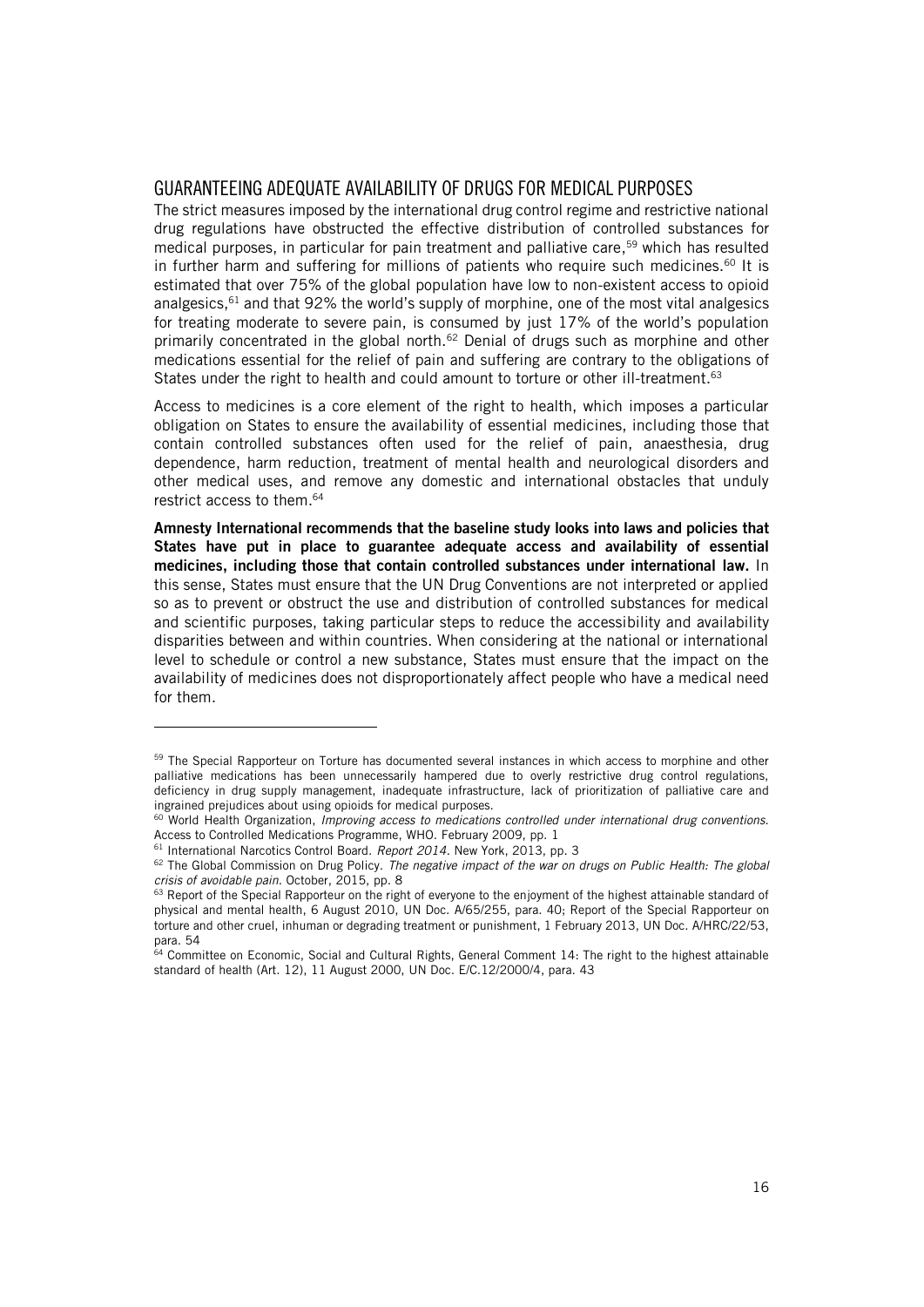# <span id="page-16-0"></span>4. ADDRESSING DEEP-ROOTED INJUSTICES IN LAW ENFORCEMENT AND THE CRIMINAL JUSTICE SYSTEM

### <span id="page-16-1"></span>ADVANCING THE DECRIMINALIZATION OF DRUGS

j

Around the world, the blanket prohibition of drugs has led governments to deliberately punish, violently attack, stigmatize and demonize millions of people with the aim of stopping them and deterring others from using drugs. As evidence has shown, the criminalization of the use and possession of drugs for personal use has posed a direct threat to a person's health and wellbeing, has led to widespread human rights violations and has failed to decrease the use and availability of drugs.<sup>65</sup> People who have been convicted for a drugrelated offence have faced particular obstacles arising from a criminal record in obtaining employment and pursuing education, as well as adverse effects on the custody of children or visitation rights, losing government benefits, including access to public housing, food assistance or student financial aid, or unreasonable restrictions in traveling abroad.<sup>66</sup>

Several international human rights mechanisms and other UN agencies have expressed their concern over the unnecessary and disproportionate use of the criminal justice system to deal with drug-related offences.<sup>67</sup> In particular, the UN Working Group on Arbitrary Detention has analysed the use of criminal law for drug-related offences, finding disturbing evidence of instances of arbitrary detention due to an overuse of detention being imposed on people who either use or are suspected of using drugs, the disproportionality of the penalties imposed and the reduced judicial safeguards when dealing with such offences.<sup>68</sup>

As a consequence, multiple human rights mechanisms and UN agencies have recommended countries to decriminalize the use and possession of drugs for personal use as a means of protecting public health and human rights. Among others, the Committee on Economic, Social and Cultural Rights, the UN Special Rapporteur on the right to health, and the Office of the United Nations High Commissioner for Human Rights have recommended the

<sup>&</sup>lt;sup>65</sup> Office of the High Commissioner on Human Rights, "Study on the impact of the world drug problem on the enjoyment of human rights", 4 September 2015, UN Doc. A/HRC/30/65, para. 30

<sup>&</sup>lt;sup>66</sup> Office of the High Commissioner on Human Rights, "Study on the impact of the world drug problem on the enjoyment of human rights", 4 September 2015, UN Doc. A/HRC/30/65, para. 50

<sup>&</sup>lt;sup>67</sup> Report of the Special Rapporteur on the right of everyone to the enjoyment of the highest attainable standard of physical and mental health, 6 August 2010, UN Doc. A/65/255, para. 62; Human Rights Committee, General Comment 35: Article 9 (Liberty and security of person), 16 December 2014, UN Doc. CCPR/C/GC/35, para. 40; Report of the Working Group on Arbitrary Detention, 30 June 2014, UN Doc. A/HRC/27/48, para. 72-73; Report of the Special Rapporteur on torture and other cruel, inhuman or degrading treatment or punishment, 14 January 2009, UN Doc. A/HRC/10/44, para. 55; World Health Organization. *Consolidated guidelines on HIV prevention, diagnosis, treatment and care for key populations*. Geneva, 2014, pp. 91; UNAIDS. *HIV prevention among injecting drug users.* Geneva, 2009, pp. 183

<sup>&</sup>lt;sup>68</sup> Report of the Working Group on Arbitrary Detention: Mission to Brazil, 24 June 2014, UN Doc. A/HRC/27/48/Add.3, para. 111-112; Report of the Working Group on Arbitrary Detention: Mission to Malaysia, 8 February 2011, UN Doc. A/HRC/16/47/Add.2, para. 27, 38-39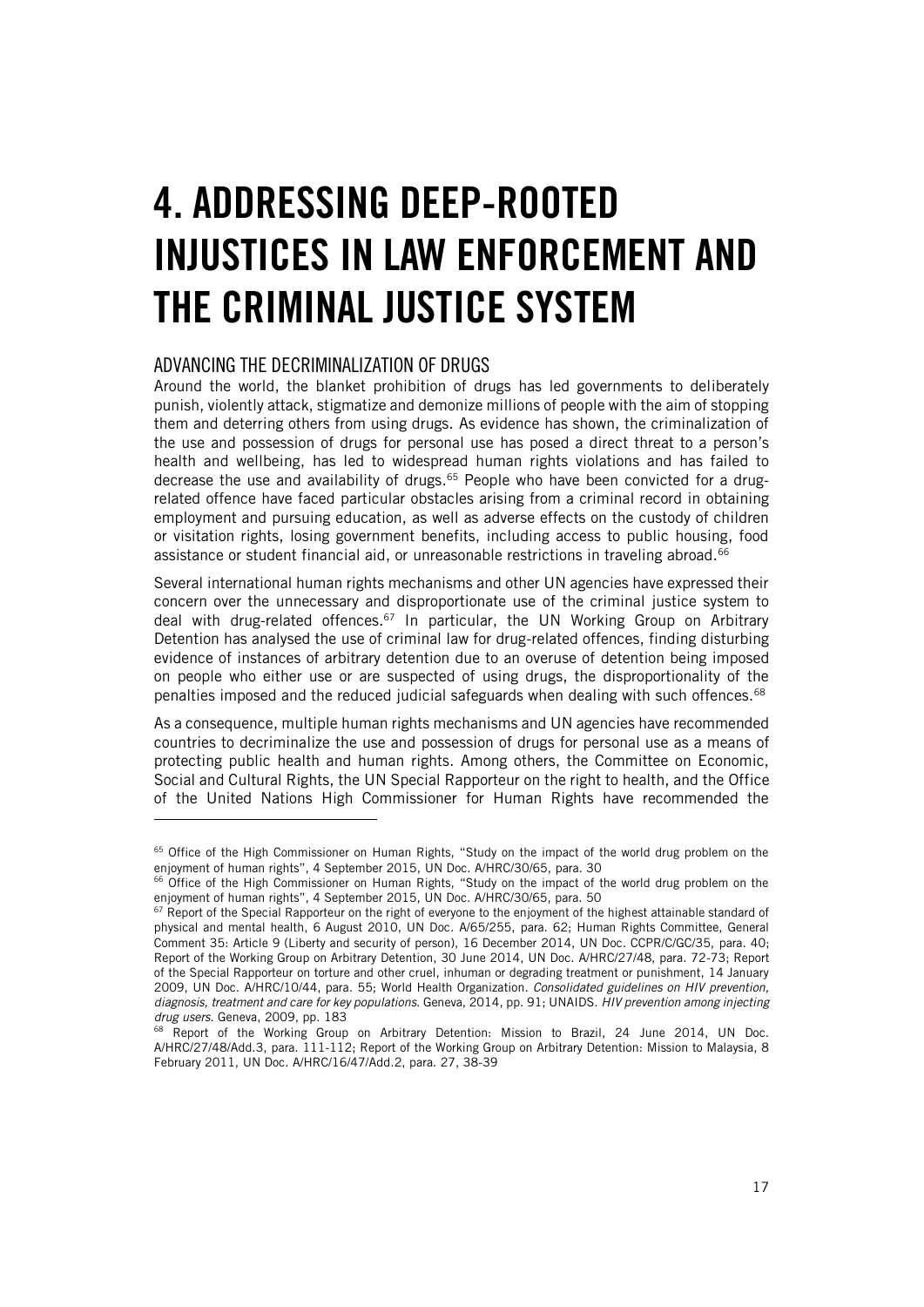decriminalisation of drug use and possession for personal use as an important step towards fulfilling the right to health. 69

Nonetheless, despite increasing evidence that removing criminal sanctions against people who use drugs can reduce prison overcrowding, improve health outcomes, and address drug use-related stigma and discrimination,<sup>70</sup> the number of countries that have advanced the decriminalisation of drug use and possession for personal use is still low.<sup>71</sup>

Amnesty International therefore recommends deepening the analysis contained in the introductory memorandum of decriminalization models as a way to prevent and address the human rights impact of prohibition, including the need to accompany such reforms with an expansion of health and other social services to address the risks related to drug use.<sup>72</sup> Amnesty International believes that States should end the criminalization of, and punishment for, the use, possession and cultivation of all drugs for personal use, including when this is done in a public space. This reform should also ensure a process to review convictions and sentences for such offences and, where appropriate, quash, commute or reduce existing convictions and/or sentences.

Additionally, decriminalization has also been applied in some jurisdictions to other minor drug offences, such as subsistence cultivation of drug crops, transportation of small quantities of drugs (drug couriers), social-sharing of drugs with no financial gain, or selling small amounts of drugs that a person previously owned for the purpose of supporting their personal use of drugs (also known as "user-dealer"). <sup>73</sup> The criminalization of minor, nonviolent drug-related offences has mostly affected people from poor or marginalized groups, often women and people from racial, ethnic or other minorities or Indigenous peoples, due to over-policing around their communities and their stigmatisation as people who use drugs disproportionately in comparison to the general population.<sup>74</sup>

Amnesty International considers that these acts, in themselves, do not cause a direct harm to public health and their criminalization targets behaviour that generally poses little to no risk of harm to others. Therefore, the organization recommends that the baseline study looks into alternatives to the criminalization of other minor, non-violent drug-related offences that, when they pose little to no risk of harm to others, has proven to be unnecessary and disproportionate to any legitimate aim.

<sup>&</sup>lt;sup>69</sup> Committee on Economic, Social and Cultural Rights (7 October 2016), Concluding Observations: Philippines, UN Doc. E/C.12/PHL/CO/5-6, paras. 54; Report of the Special Rapporteur on the right of everyone to the enjoyment of the highest attainable standard of physical and mental health, 6 August 2010, UN Doc. A/65/255, para. 49, 62; OHCHR. *Study on the impact of the world drug problem on the enjoyment of human rights.* 4 September 2015. UN Doc. A/HRC/30/65, para. 61

<sup>&</sup>lt;sup>70</sup> Report of the Special Rapporteur on the right of everyone to the enjoyment of the highest attainable standard of physical and mental health, 6 August 2010, UN Doc. A/65/255, para. 62-69

<sup>71</sup> International Drug Policy Consortium, *"Taking stock: A decade of drug policy",* April 2016, pp. 51.

<sup>72</sup> European Monitoring Centre for Drugs and Drug Addiction, *Portugal drug report 2018*, <http://www.emcdda.europa.eu/system/files/publications/8890/portugal-cdr-2018.pdf>

<sup>73</sup> The Global Commission on Drug Policy, *Advancing drug policy reform: A new approach to decriminalization.*  September, 2016

<sup>74</sup> Office of the High Commissioner on Human Rights, *Study on the impact of the world drug problem on the enjoyment of human rights.* 4 September 2015. UN Doc. A/HRC/30/65, para. 51; *See also* Niamh Eastwood *et. al*, "*The colour of injustice: 'Race', drugs and law enforcement in England and Wales",* Stop Watch, Release and LSE. October, 2018.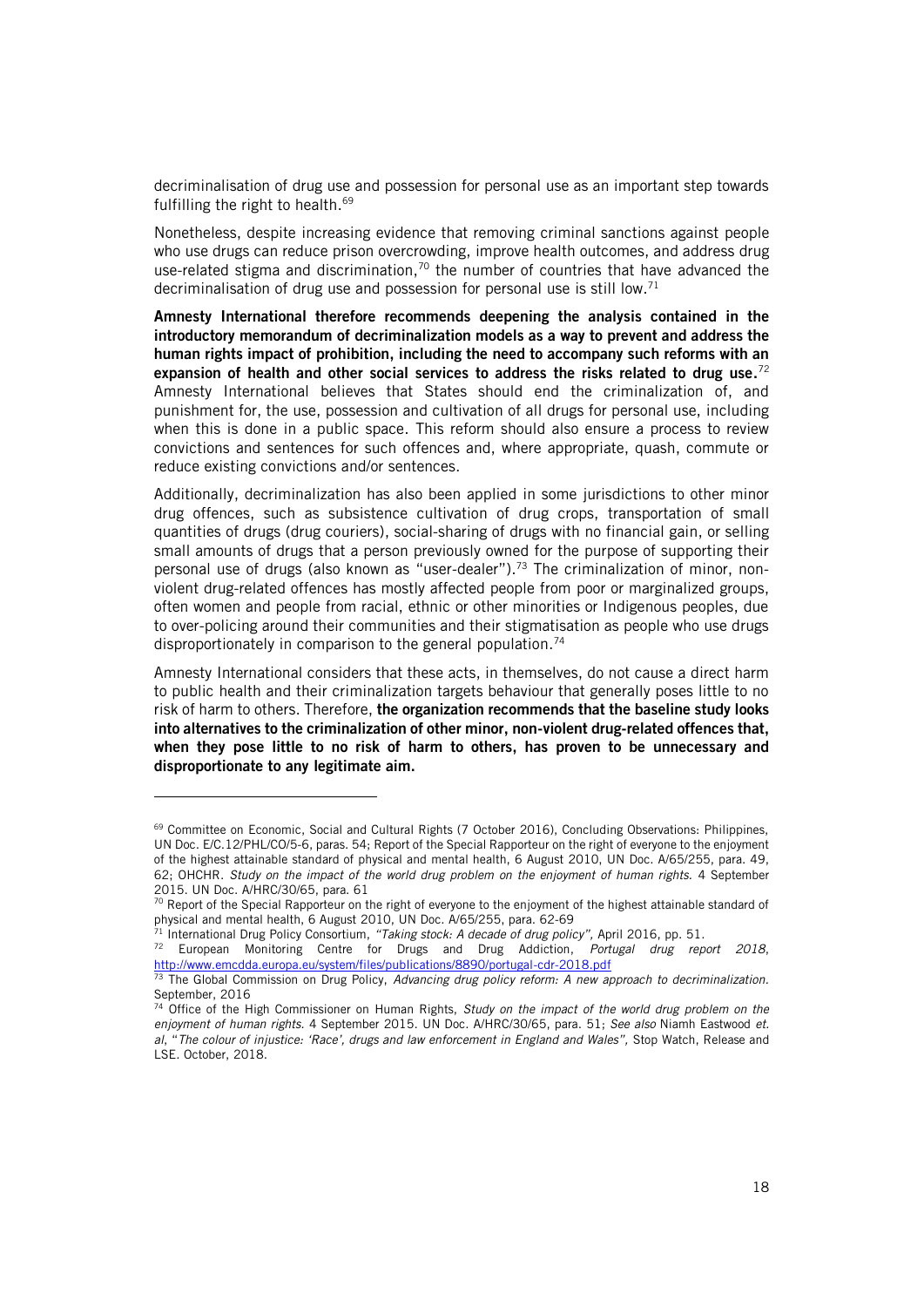### <span id="page-18-0"></span>REFRAMING POLICING AND LAW ENFORCEMENT

ł

Drug enforcement operations have often favoured the use of force by law enforcement officials and other state agents based on the premise that national security or public safety is at stake. Several countries have even relied on the armed forces to undertake tasks relating to public safety or have adopted military techniques, training and equipment for use by the police and other law enforcement agencies.

The militarized nature of drug enforcement operations has led to human rights violations committed by the security forces, including arbitrary detentions, torture and other illtreatment, enforced disappearances and extrajudicial executions.<sup>75</sup> Moreover, the heavy weaponry and the use of lethal force chosen as a first option have increased alarmingly over the years and has become the primary form of control of illicit drug markets and combatting organized crime in too many places.<sup>76</sup> In some instances, militarized policing operations repeatedly target whole communities, disrupting the provision of local services, resulting in violations of a range of economic, social and cultural rights, including the rights to health, education and food.<sup>77</sup>

The focus on policing and militarised drug enforcement operations has also diverted often scarce resources away from health and development programmes towards the police and the military.<sup>78</sup> As stated above, law enforcement agencies can play a crucial role in promoting individual and public health when strategies are designed to prevent the harms of drugs and drug markets rather than simply aiming to reduce or eradicate them.<sup>79</sup>

Amnesty International recommends the baseline study to include an analysis of current policing practices that are moving towards the militarization of public security, in contravention of international standards on the use of force. According to international human rights law and standards, States should not use the military to carry out policing functions, including drug enforcement operations, except as a temporary measure in exceptionally serious circumstances in which it is impossible for the authorities to rely solely on law enforcement agencies. $80$  The baseline study should address the need for States to ensure that all drug enforcement operations comply with international law and standards on the use of force, including by ensuring that when the armed forces are deployed they are always under the command of civilian authorities and subject to international human rights law and standards, especially on the use of force and firearms, and are provided with the necessary instructions, training and equipment to act in full respect of such standards.

<sup>75</sup> Amnesty International, "If you are poor, you are killed: Extrajudicial executions in the Philippines' 'war on drugs'"" (ASA 35/5517/2017), 31 January April 2017; Amnesty International, "You killed my son: Homicides by military police in the city of Rio de Janeiro" (AMR 19/2068/2015), 3 August 2015; Amnesty International, "Out of control: torture and other ill-treatment in Mexico" (AMR 41/020/2014), 4 September 2014.

<sup>76</sup> Dan Werb *et al.* "Effect of drug law enforcement on drug market violence: A systematic review". International Journal of Drug Policy (2011)

<sup>77</sup> Office of the High Commissioner on Human Rights, "Human rights and the regulation of civilian acquisition, possession and use of firearms", 15 April 2016, UN Doc. A/HRC/32/21, para. 10

<sup>78</sup> Alex Stevens, "Applying harm reduction principles to the policing of retail drug markets", *Modernising drug law enforcement.* International Drug Policy Consortium, March 2013.

<sup>&</sup>lt;sup>79</sup> Geoffrey Monaghan and Dave Bewley-Taylor, "Police support for harm reduction policies and practices towards people who inject drugs", *Modernising drug law enforcement.* International Drug Policy Consortium, February 2013.

<sup>80</sup> Code of Conduct for Law Enforcement Officials; UN Basic Principles on the Use of Force and Firearms by Law Enforcement Officials. *See also* Amnesty International, "Use of Force: Guidelines for implementation of the UN Basic Principles on the Use of Force and Firearms by Law Enforcement Officials", September 2015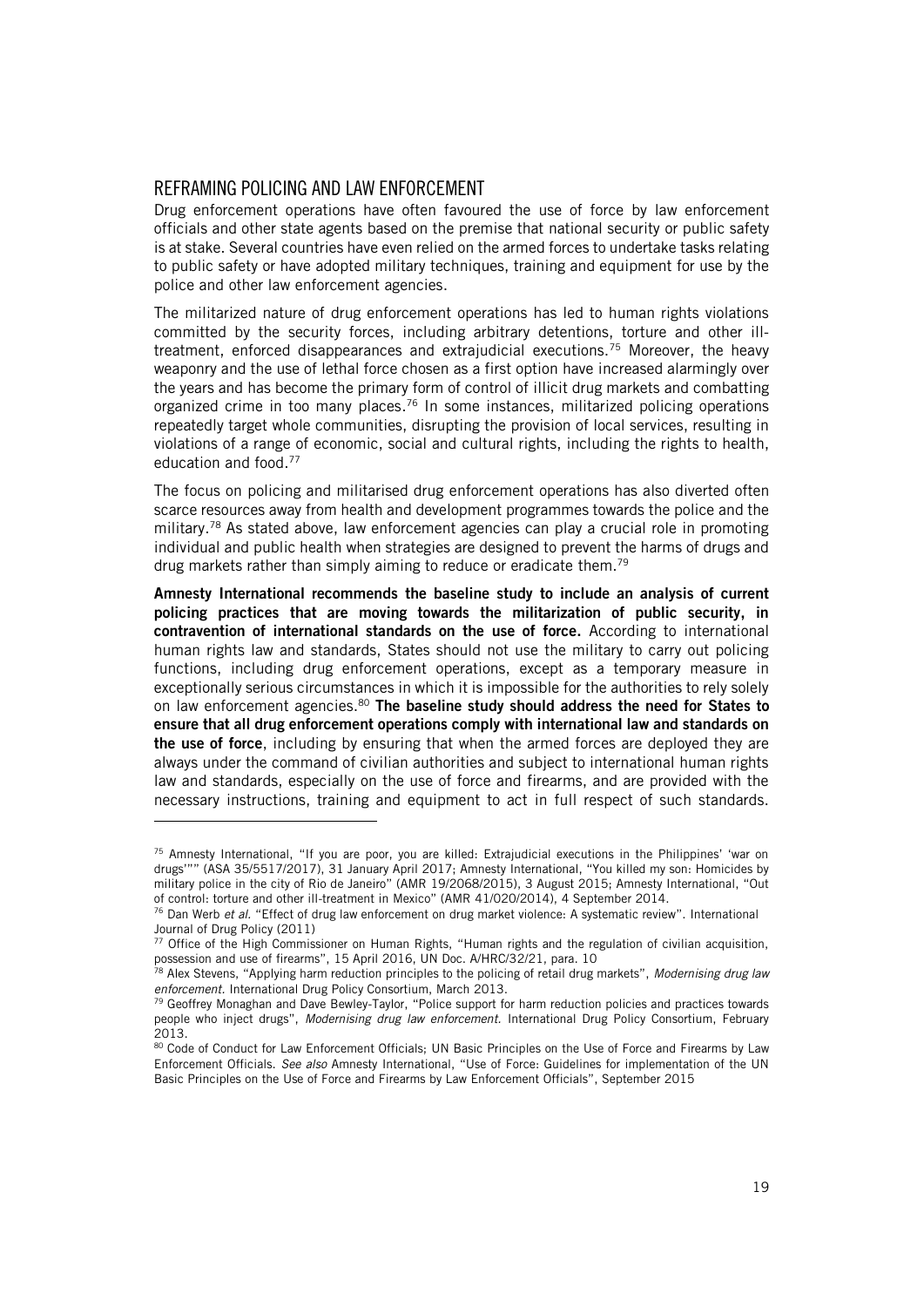Militarised equipment such as high-power and/or fully automatic firearms should be avoided in drug enforcement operations as it is normally not suitable for law enforcement.

# <span id="page-19-0"></span>5. TACKLING THE DISPROPORTIONATE IMPACT ON GROUPS AT RISK

The implementation of drug laws and drug enforcement operations has produced profoundly unequal outcomes across marginalised communities, even when rates of drug use and sales are broadly similar across groups. $81$  Amnesty International welcomes the analysis in the introductory memorandum of the impacts of drug policies on specific groups at risk, and would like to recommend additional elements to be considered in the baseline study.

In particular, Amnesty International would like to recommend the introduction into section 6 of the introductory memorandum an analysis of how multiple and intersecting forms of discrimination have an impact on the lives of people who use drugs and can play a role in an individual's decision to engage in the drug trade. Direct and indirect discrimination against people who use drugs and/or on the basis of their identity, including gender, age, race, ethnicity, sexual orientation, gender identity, Indigenous identity, migrant or other status, intersect to deny affected groups resources and opportunities resulting in multiple barriers to the full enjoyment of their human rights.

States must therefore ensure that drug law enforcement does not lead to disparate outcomes, paying particular attention to the disproportionate impact that drug control policies have had on marginalized groups and people who face multiple and intersecting forms of discrimination, including women and girls, racial, ethnic and other minorities, Indigenous peoples, children and young people, people living in poverty, rural farmers, sex workers and LGBTI people.

### <span id="page-19-1"></span>WOMEN AND GIRLS

ł

As the introductory memorandum recognizes, women are facing particular risks and challenges in the context of drug control. Addressing the discriminatory and disproportionate impact that women and girls face by criminal drug law enforcement requires an analysis of women's participation at the different stages of the drug trade, from cultivation and production to distribution and use.

Women who use drugs are facing particular challenges due to their gender, including high levels of stigmatization in the family and the community and specific forms of gender-based violence. In addition, there is a big gap of gender-sensitive harm reduction and treatment services.<sup>82</sup> Women who use drugs are at particular risk of criminalization if they become pregnant, and face losing custody of their children without justification, forced or coerced sterilization, forced abortion or criminal penalties for using drugs during pregnancy.<sup>83</sup> In

<sup>81</sup> UNDP, *Addressing the Development Dimensions of Drug Policy.* New York, 2015, p. 7

<sup>82</sup> International Narcotics Control Board. *Report 2016.* New York, 2013, para. 3

<sup>83</sup> Office of the High Commissioner on Human Rights, "Study on the impact of the world drug problem on the enjoyment of human rights", 4 September 2015, UN Doc. A/HRC/30/65, para. 53.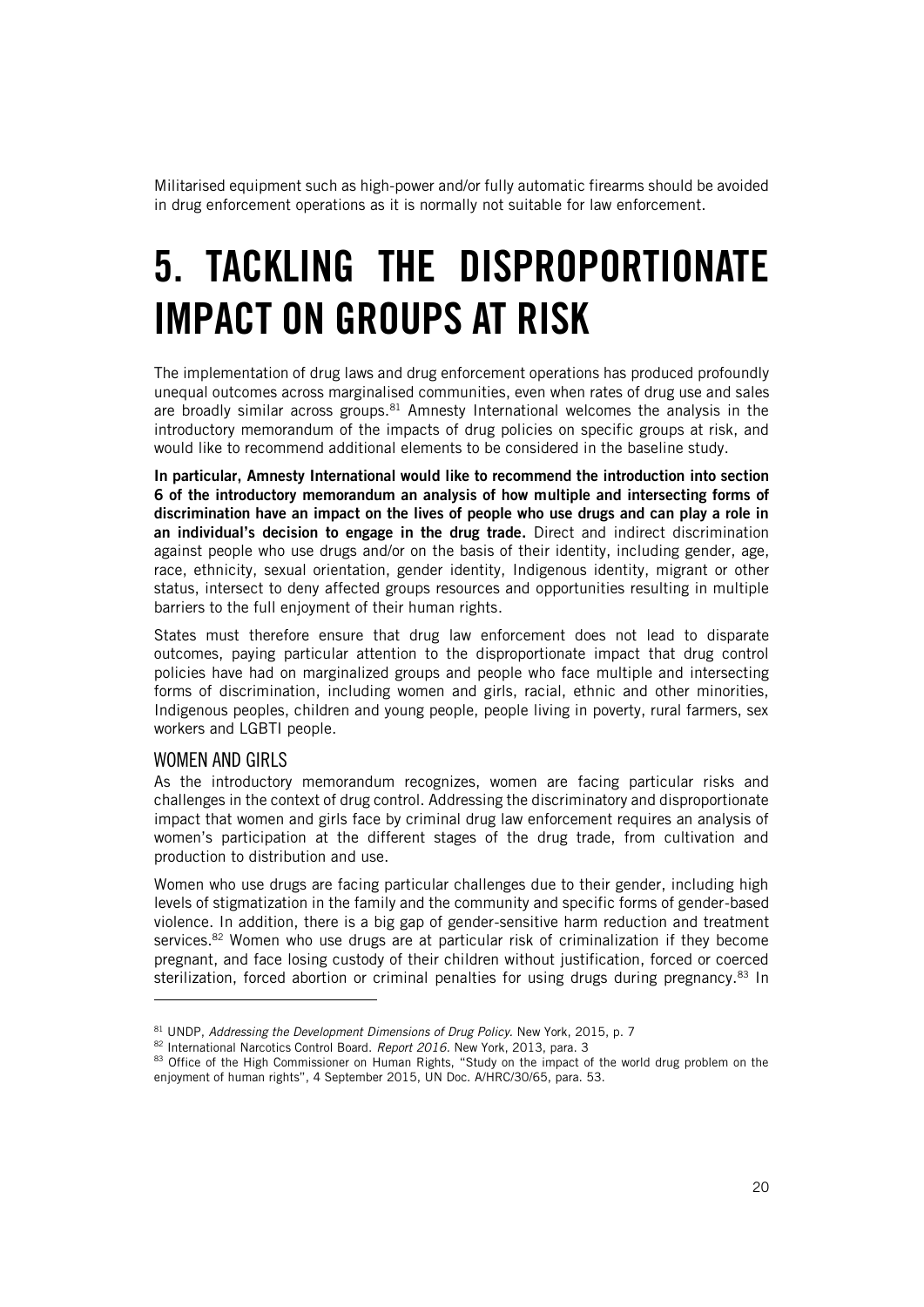certain jurisdictions, women who use drugs during pregnancy may be subject to detention or criminal liability for exposure of the fetus to a controlled substance.<sup>84</sup>

The UN Special Rapporteur on the right to health has found that criminalization of conduct during pregnancy – such as drug use – impedes access to health-care goods and services, infringing the right to health of pregnant women by deterring them from seeking health care and undermining the promotion of public health and human rights.<sup>85</sup> Moreover, the UN Working Group on the issue of discrimination against women in law and in practice has considered such practices to be discriminatory.<sup>86</sup>

On the other hand, the participation of women in the drug trade is on the rise, especially among those who lack education and economic opportunities or have been victims of abuse.<sup>87</sup> Women, and especially those who belong to ethnic minorities or those who live in poverty, disproportionately engage in the drug trade as couriers or other low-ranking, lowpaying, high-risk positions in the drug trade supply chain.<sup>88</sup> According to UN-Women, women's involvement in the drug trade is a result of their poor economic opportunities and lower political status.<sup>89</sup>

While fewer women are incarcerated than men globally, their number is increasing at an alarming rate due to the more visible and risky positions women often take in criminal organizations, whereas those profiting from the illicit trade, usually men, are rarely detained.<sup>90</sup> Moreover, women usually do not have information about those higher in the hierarchy of criminal drug networks with which they can bargain with prosecutors, leading to harsher legal repercussions.<sup>91</sup> The vast majority of women arrested and detained for drugrelated offenses have not committed a violent crime or are first-time offenders. 92

The right to equality and non-discrimination is protected under different international human rights treaties, from which several obligations arise. Under the Convention on the Elimination of all forms of Discrimination against Women (CEDAW) and other human rights law and standards, States are obliged to ensure equal rights to men and women in all respects, including equal access to health care services for women that are equivalent to

<sup>84</sup> Amnesty International, "Criminalizing pregnancy: Policing pregnant women who use drugs in the USA" (AMR 51/6203/2017), 23 May 2017; Office of the High Commissioner on Human Rights, "Study on the impact of the world drug problem on the enjoyment of human rights", 4 September 2015, UN Doc. A/HRC/30/65, para. 53.

<sup>85</sup> Report of the Special Rapporteur on the right of everyone to the enjoyment of the highest attainable standard of physical and mental health, 3 August 2011, UN Doc. A/66/254, para 41.

<sup>86</sup> Report of the Working Group on the issue of discrimination against women in law and in practice, 8 April 2016, UN Doc. A/HRC/32/44, para. 39

<sup>87</sup> UN Women, "A Gender Perspective on the Impact of Drug Use, the Drug Trade and Drug Control Regimes (policy brief)", 2014

<sup>88</sup> Report of the Special Rapporteur on violence against women, its causes and consequences, 'Pathways to, conditions and consequences of incarceration for women', 21 August 2013,UN Doc. A/68/340, para 23-24; Report of the Special Rapporteur on violence against women, its causes and consequences: Mission to the United States of America, 6 June 2011, UN Doc. A/HRC/17/26/Add.5, para. 45

<sup>89</sup> UN Women, "A Gender Perspective on the Impact of Drug Use, the Drug Trade and Drug Control Regimes (policy brief)", 2014

<sup>90</sup> UN Women, "A Gender Perspective on the Impact of Drug Use, the Drug Trade and Drug Control Regimes (policy brief)", 2014

<sup>&</sup>lt;sup>91</sup> Committee on the Elimination of Discrimination against Women (23 February 2012), Concluding observations: Brazil, UN Doc. CEDAW/C/BRA/CO/7, para 32; Committee on the Elimination of Discrimination against Women (2 February 2007), Concluding observations: Colombia, UN Doc. CEDAW/C/COL/CO/6, para 20

<sup>92</sup> UNODC, UN-Women, WHO and INPUD, Policy Brief: Women Who Inject Drugs and HIV, p. 7.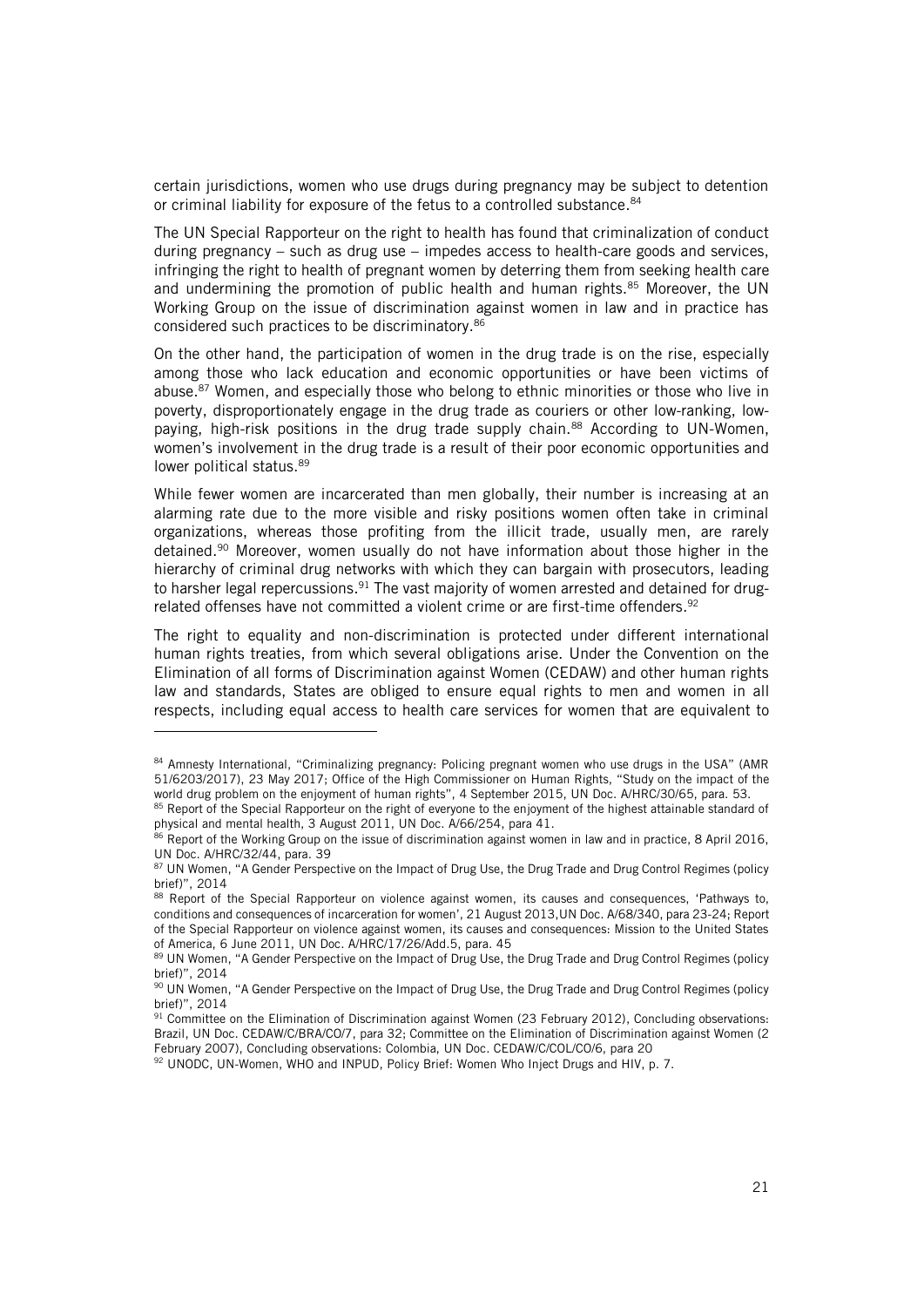those available to men.<sup>93</sup> The principle of non-discrimination requires as well that States take into account and address any disparate impact of criminal drug law enforcement.  $94$ Additionally, the UN Rules for the Treatment of Women Prisoners (Bangkok Rules) recognize that the principle of non-discrimination requires States to address the particular challenges that women confront in the criminal justice and penitentiary systems, which includes the need to provide adequate services for women who use drugs in prison or other forms of detention. <sup>95</sup> Guidelines produced by the WHO, UNAIDS and UNODC, reinforced by CND's resolution 55/5 of 2012, have emphasized the need to ensure comprehensive health and reproductive services for women who use drugs, including HIV-related services.<sup>96</sup>

The baseline study should underpin States obligation to address the structural factors that contribute to women's incarceration on drug-related offences, including stereotyping, gender bias and discriminatory practices in the judicial system. $97$  The UN Special Rapporteur on violence against women has specifically called upon States to develop gender-specific sentencing alternatives and promote a paradigm shift from incarceration to community-based sentencing for female offenders.<sup>98</sup> Additionally, **the baseline study should** scrutinise the availability of harm reduction and treatment services that provide suitable environments for women who use drugs, including by providing integrated sexual and reproductive healthcare, information and services, childcare facilities that are respondent to other gender-specific needs.

### <span id="page-21-0"></span>CHILDREN AND YOUNG PEOPLE

ł

The protection of children's rights has also been compromised by repressive drug control policies. Children and young people have been engaged at all stages of the drugs supply chain, exposed to organised crime, sexual exploitation, violence and drug enforcement operations. <sup>99</sup> Children and young people have been injured or killed in the context of drug enforcement operations, confronted increased health risks for using drugs and faced greater detrimental effects stemming from a criminal record.<sup>100</sup> Young people living in poverty are at greater risk of being recruited by criminal gangs and apprehended by drug law enforcement.<sup>101</sup>

Children and adolescents are at higher risk of drug-related health harms, while use of drugs

 $93$  Convention on the Elimination of all forms of Discrimination Against Women, articles 12 and 2

<sup>94</sup> Report of the Special Rapporteur on violence against women, 'Pathways to, conditions and consequences of incarceration for women', 21 August 2013,UN Doc. A/68/340, para. 81

<sup>95</sup> United Nations Rules for the Treatment of Women Prisoners and Non-Custodial Measures for Women Offenders. ECOSOC resolution 2010/16, December 2010.

<sup>96</sup> UNODC, UN-Women, WHO and INPUD, Policy Brief: Women Who Inject Drugs and HIV

<sup>97</sup> Committee on the Elimination of Discrimination against Women, General Recommendation 33 on women's access to justice, 3 August 2015, UN Doc. CEDAW/C/GC/33, para. 26; Report of the Special Rapporteur on the independence of judges and lawyers, 29 April 2011, UN Doc. A/HRC/17/30, para. 28

<sup>98</sup> Report of the Special Rapporteur on violence against women, 'Pathways to, conditions and consequences of incarceration for women', 21 August 2013,UN Doc. A/68/340, para. 85

<sup>99</sup> Report of the Special Rapporteur on the right of everyone to the enjoyment of the highest attainable standard of physical and mental health, 4 April 2016, UN Doc. A/HRC/32/32, para 97

<sup>100</sup> Office of the High Commissioner on Human Rights, "Study on the impact of the world drug problem on the enjoyment of human rights", 4 September 2015, UN Doc. A/HRC/30/65, para. 50, 52; Report of the Special Rapporteur on the Independence of judges and lawyers: Mission to Maldives, 2 May 2007, UN Doc. A/HRC/4/25/Add.2;

<sup>101</sup> Office of the High Commissioner on Human Rights, "Study on the impact of the world drug problem on the enjoyment of human rights", 4 September 2015, UN Doc. A/HRC/30/65, para. 51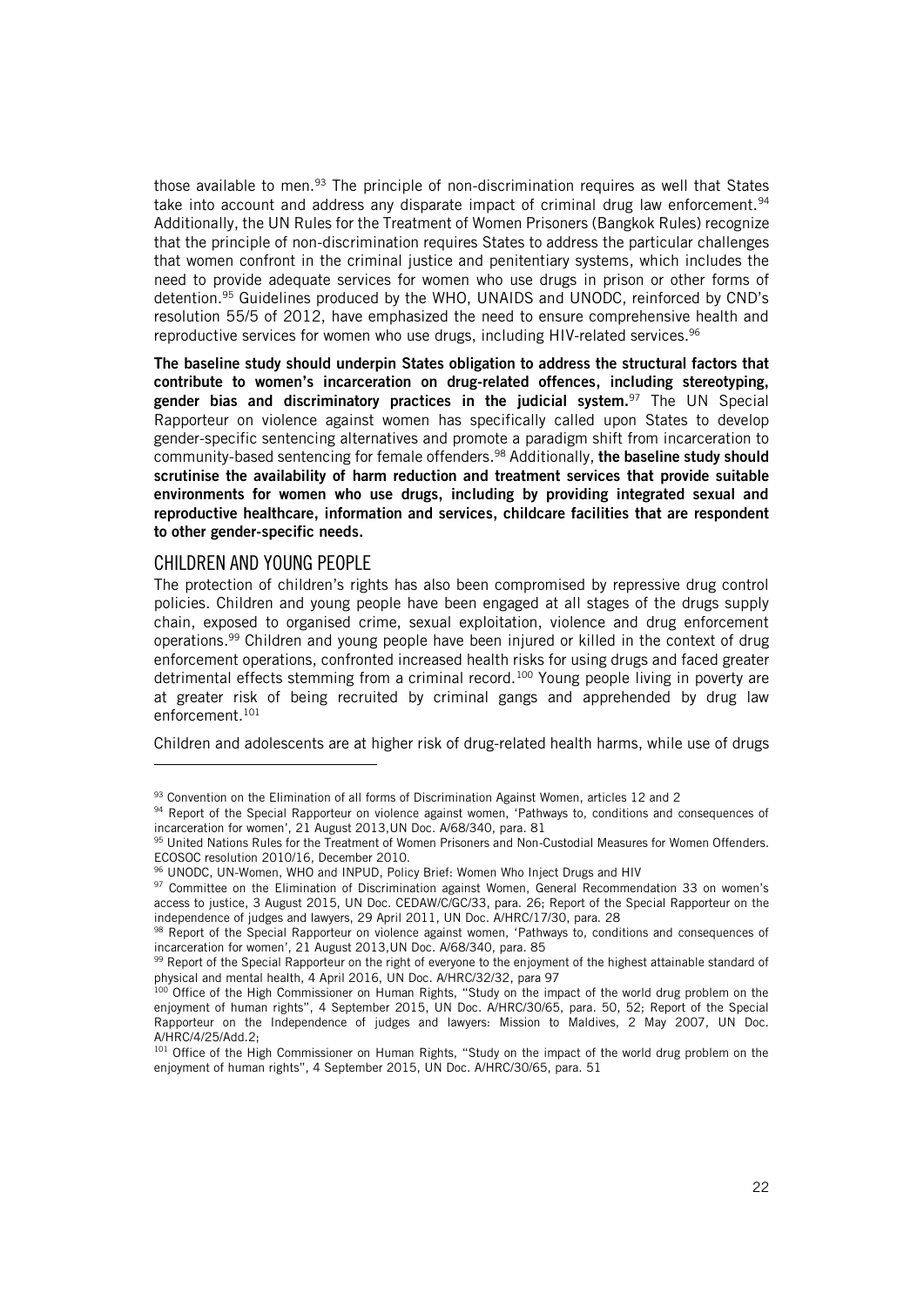initiated in adolescence can more often lead to dependence than during adulthood.<sup>102</sup> However, while data relating to the use of drugs by children and young people is poor in many countries, evidence suggests that punitive responses to drugs do not deter them from using drugs, nor does it significantly restrict their access to them. 103 Instead, such policies have produced additional and particular harms to them, including physical and mental health consequences.<sup>104</sup>

The criminalization of drug use and possession has led to increasing numbers of children in detention, even for minor offences.<sup>105</sup> While the total number of children deprived of their liberty is unknown, UNICEF has estimated that up to 1 million children may be in detention worldwide,<sup>106</sup> and in many countries the majority of children in detention are reported to have committed drug-related offences.<sup>107</sup> This appears to be in stark contradiction to international human rights law and standards that establish that the arrest or detention of children must be a measure of last resort, including for drug treatment,  $108$  and must be for the shortest appropriate period of time.<sup>109</sup> Under the CRC, States have an obligation to ensure the best interest of the child is observed in all actions concerning children, including in the context of criminal justice.<sup>110</sup>

While article 33 of the Convention on the Rights of the Child provides that State parties shall take all appropriate measures to protect children from the illicit use of drugs and to prevent the use of children in the illicit production and trafficking of drugs, this must be read in conjunction with other protections afforded by the Convention and other human rights obligations. This must include the need to implement preventive and treatment programmes accessible for children, $111$  the production and dissemination of accurate and objective information with regards to the use of drugs,  $112$  and the establishment of

j

<sup>&</sup>lt;sup>102</sup> Report of the Special Rapporteur on the right of everyone to the enjoyment of the highest attainable standard of physical and mental health, 4 April 2016, UN Doc. A/HRC/32/32, para. 95. *See also* Catherine Cook and Adam Fletcher, "Youth drug-use research and the missing pieces in the puzzle: how can researchers support the next generation of harm reduction approaches?" in *Children of the drug war: Perspectives on the impact of drug policies on young people,* International Debate Education Association, iDebate Press.

<sup>103</sup> European Monitoring Centre for Drugs and Drug Addiction, "Looking for a relationship between penalties and cannabis use", 15 November 2011, available at www.emcdda.europa.eu/online/annual-report/2011/boxes/p45; Louisa Degenhardt *et al.*, "Toward a Global View of Alcohol, Tobacco, Cannabis, and Cocaine Use: Findings from the WHO World Mental Health Surveys", in *PLoS Medicine*, July 2008; Organization of American States, "The Drug Problem in the Americas", 2013, OEA/Ser.D/XXV.4

<sup>&</sup>lt;sup>104</sup> Report of the Special Rapporteur on the right of everyone to the enjoyment of the highest attainable standard of physical and mental health, 4 April 2016, UN Doc. A/HRC/32/32, para. 97

<sup>105</sup> Inter-American Commission on Human Rights, Violence, *Violence, Children and Organized Crime,* 11 November 2015, OEA/Ser.L/V/II. Doc. 40/15, para. 462

<sup>&</sup>lt;sup>106</sup> UNICEF, *Progress for Children: A report card on child protection.* United Nations Children's Fund, New York, 2009 [http://www.unicef.org/publications/files/Progress\\_for\\_Children-No.8\\_EN\\_081309.pdf](http://www.unicef.org/publications/files/Progress_for_Children-No.8_EN_081309.pdf)

<sup>107</sup> UNODC, *UNGASS Background Papers 'Roundtable 3 Cross-cutting issues: drugs and human rights, youth, women, children and communities*', pp. 7; Inter-American Commission on Human Rights, Violence, *Violence, Children and Organized Crime,* 11 November 2015, OEA/Ser.L/V/II. Doc. 40/15, para. 463

<sup>108</sup> Committee on the Rights of the Child, General Comment 10: Children's rights in juvenile justice, UN Doc. CRC/C/GC/10, para 11

<sup>109</sup> Convention on the Rights of the Child, Art. 37

 $110$  Convention on the Rights of the Child, Arts. 3(1), and 40(2)(b)(iii).

<sup>&</sup>lt;sup>111</sup> Committee on the Rights of the Child, General Comment 20 on the implementation of the right of the child during adolescence, 6 December 2016, UN Doc. CRC/C/GC/20, para. 64; Committee on the Rights of the Child (19 June 2005), Concluding Observations: Kazakhstan, UN Doc. CRC/C/ KAZ/CO/3, para 52; Committee on the Rights of the Child (21 February 2001), Concluding Observations: Lithuania, CRC/C/15/Add146, para 50.

<sup>&</sup>lt;sup>112</sup> Committee on the Rights of the Child, General Comment 20 on the implementation of the right of the child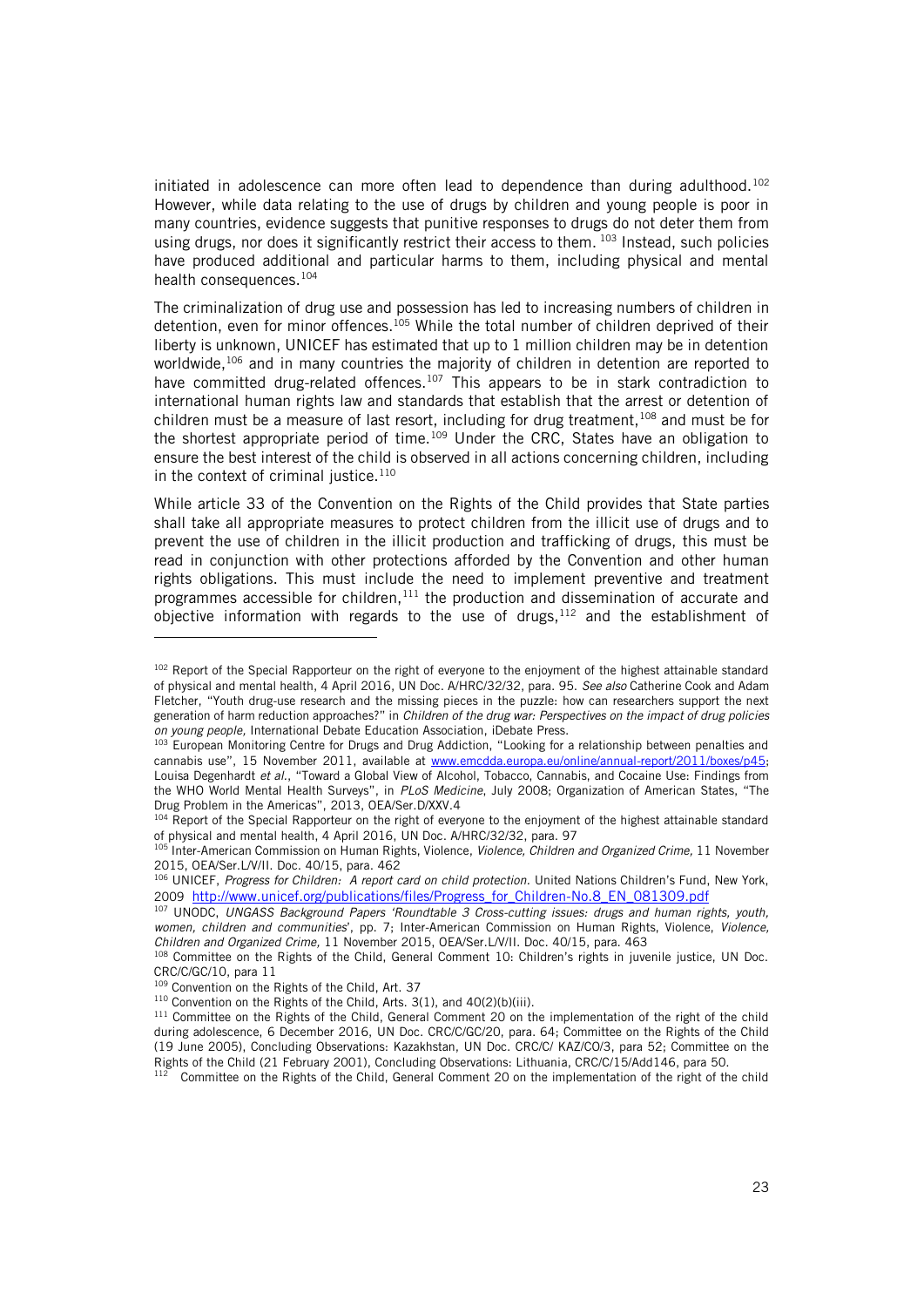appropriate harm reduction services accessible for children and young people.<sup>113</sup>

The implications of laws that criminalize the use and possession of drugs for personal use have long been analysed by the Committee on the Rights of the Child and several other human rights mechanisms, showing its particularly severe impact on the health and other human rights of children and young people.<sup>114</sup> As noted by the UN Special Rapporteur on the right to health, the criminalization of drug use and possession, as well as drug user registries and police violence, drive children and young people from healthcare services, producing a health-deterrent effect.<sup>115</sup>

More broadly, the prosecution of children and young people for drug-related activities creates additional challenges for them if they are incarcerated. The Office of the High Commissioner for Human Rights (OHCHR) has particularly emphasised the increased obstacles that children and young people may face after conviction for a drug-related offence, including in the areas of employment, housing, education and welfare.<sup>116</sup> The Committee on the Rights of the Child has consistently called on States to avoid the treatment of children as criminals for their use or possession of drugs, $117$  and has recommended States not to subject children who use drugs to criminal proceedings.<sup>118</sup> Moreover, the Committee has recommended States to consider alternatives to criminalization when dealing with children accused of having committed minor, non-violent drug-related offences.

Amnesty International recommends that the baseline study expands on the required measures that States need to put in place to protect children from the risks and harms of

during adolescence, 6 December 2016, UN Doc. CRC/C/GC/20, para. 64; Committee on the Rights of the Child (7 December 2012), Concluding Observations: Albania, UN Doc. CRC/C/ALB/CO/2-4, para 63(b); Committee on the Rights of the Child (30 June 2009), Concluding Observations: Romania, UN Doc. CRC/C/ROM/CO/4, para 71. <sup>113</sup> Committee on the Rights of the Child, General Comment 15: The Right of the Child to the Highest Attainable Standard of Health, UN Doc. CRC/C/GC/ 15, para 66; Committee on the Rights of the Child, General Comment 3: HIV/AIDS and the rights of the child, UN Doc. CRC/GC/2003/3, para 39; Committee on the Rights of the Child (21 April 2011), Concluding Observations: Ukraine, UN Doc. CRC/C/UKR/ CO/3-4, para 61; Committee on the Rights of the Child (3 December 2012), Concluding Observations: Austria, UN Doc. CRC/C/AUT/CO/3-4, para 51; Committee on the Rights of the Child (7 December 2012), Concluding Observations: Albania, UN Doc. CRC/C/ALB/CO/2-4, para 63(b); Committee on the Rights of the Child (13 June 2013), Concluding Observations: Guinea, UN Doc. CRC/C/GIN/ CO/2, para 68.

<sup>&</sup>lt;sup>114</sup> Committee on the Rights of the Child, General Comment 20 on the implementation of the right of the child during adolescence, 6 December 2016, UN Doc. CRC/C/GC/20, para. 64; Report of the Special Rapporteur on the right of everyone to the enjoyment of the highest attainable standard of physical and mental health, 4 April 2016, UN Doc. A/HRC/32/32, para. 98, 103; Office of the High Commissioner on Human Rights, "Study on the impact of the world drug problem on the enjoyment of human rights", 4 September 2015, UN Doc. A/HRC/30/65, para. 50; UNODC, *UNGASS Background Papers 'Roundtable 3 Cross-cutting issues: drugs and human rights, youth, women, children and communities',* pp. 9

<sup>&</sup>lt;sup>115</sup> Report of the Special Rapporteur on the right of everyone to the enjoyment of the highest attainable standard of physical and mental health, 4 April 2016, UN Doc. A/HRC/32/32, para. 98

<sup>&</sup>lt;sup>116</sup> Office of the High Commissioner on Human Rights, "Study on the impact of the world drug problem on the enjoyment of human rights", 4 September 2015, UN Doc. A/HRC/30/65, para. 50

<sup>&</sup>lt;sup>117</sup> Committee on the Rights of the Child (21 April 2011), Concluding Observations: Ukraine, UN Doc. CRC/C/UKR/ CO/4, para 61(b); Committee on the Rights of the Child (26 February 2004), Concluding Observations: Armenia, UN Doc. CRC/C/15/ADD.225, para 63; Committee on the Rights of the Child (21 September 2005), Concluding Observations: Norway, UN Doc. CRC/C/15/Add.263, para 44(b).

<sup>&</sup>lt;sup>118</sup> Committee on the Rights of the Child (21 April 2011), Concluding Observations: Ukraine, UN Doc. CRC/C/UKR/CO/3-4, paras. 59-60; Committee on the Rights of the Child (7 April 2011), Concluding Observations: Mexico, UN Doc. CRC/C/OPAC/MEX/CO/1, para. 29.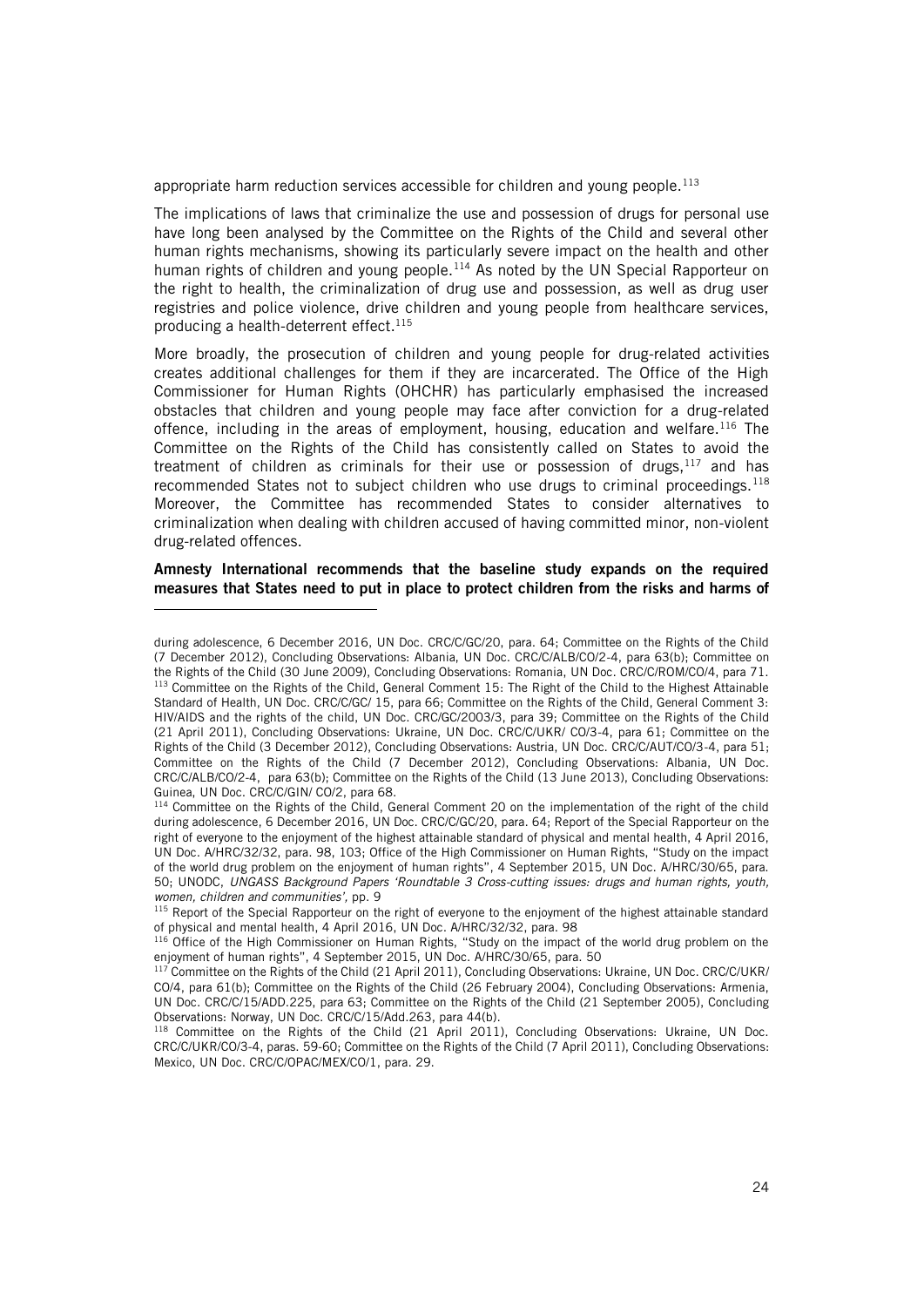drugs and drug control policies, including those stemming from the use of drugs by children and/or their parents, and from policing and other law enforcement efforts. First, States must ensure the adequate availability and accessibility of prevention, harm reduction and treatment services specifically tailored to the needs of children and adolescents, including youth-led interventions and peer-to-peer strategies. Drug-related programs for children and adolescents should be objective and evidence-based, taking into consideration the types of drugs they use and the socio-economic factors that drive its use.

Furthermore, States should provide children and adolescents with information in an accessible manner, including on minimizing drug-related risks and harms and about where to find help if they require it. States should eliminate age barriers and parental consent requirements that limit access to HIV testing, harm reduction services and drug dependence treatment and care.

The baseline study should also address the human rights concerns arising from the use of drugs of parents. In order to guarantee the best interests of the child, States have an obligation to provide appropriate assistance to parents in carrying out their childcare responsibilities when needed.<sup>119</sup> This includes the duty to support parents who use drugs or have a dependence on drugs by guaranteeing a safe environment including through, as appropriate, adequate housing, education and healthcare. States should ensure that the use of drugs is never the sole justification for the separation of a child from parental care, for preventing reunification or for removing custody, and must ensure that the best interests of the child is a primary consideration in every decision regarding their care. In such considerations, authorities must ensure that the use of drugs or dependence to drugs is not equated with neglect or abuse.

### <span id="page-24-0"></span>INDIGENOUS PEOPLES

j

The prohibition and criminalization of drugs has also had a particular impact on the rights of Indigenous peoples, which should also be analysed in the baseline study. Traditional use and cultivation of drugs for cultural, spiritual or medicinal purposes have been prosecuted and prohibited in accordance with the UN Drug Conventions, contrary to the rights of Indigenous Peoples. Provisions in the 1961 Single Convention on Narcotic Drugs appear to be at odds with the UN Declaration on the Rights of Indigenous Peoples (UNDRIP), in particular with the rights of Indigenous Peoples to manifest, practice or develop their cultural and spiritual traditions, customs and ceremonies. $120$ 

The right of Indigenous Peoples to practice their customs and traditions is firmly established in international law and standards. As one of the key objectives of the international legal regime of the rights of Indigenous Peoples, the UNDRIP enshrines the right to manifest, practice or develop their spiritual traditions, customs and ceremonies,<sup>121</sup> as well as their right to traditional medicines and health practices, including the conservation of their vital medicinal plants.<sup>122</sup> The Convention on the Elimination of Racial Discrimination requires that States parties fight discrimination against Indigenous Peoples, including by recognizing and respecting their distinct culture and way of life and by ensuring that Indigenous communities can exercise their rights to practice and revitalize their cultural customs and

<sup>&</sup>lt;sup>119</sup> Article 18 of the Convention on the Rights of the Child

<sup>&</sup>lt;sup>120</sup> Article 12 of the United Nations Declaration on the Rights of Indigenous Peoples

<sup>121</sup> Article 12 of the United Nations Declaration on the Rights of Indigenous Peoples

<sup>&</sup>lt;sup>122</sup> Article 24 of the United Nations Declaration on the Rights of Indigenous Peoples.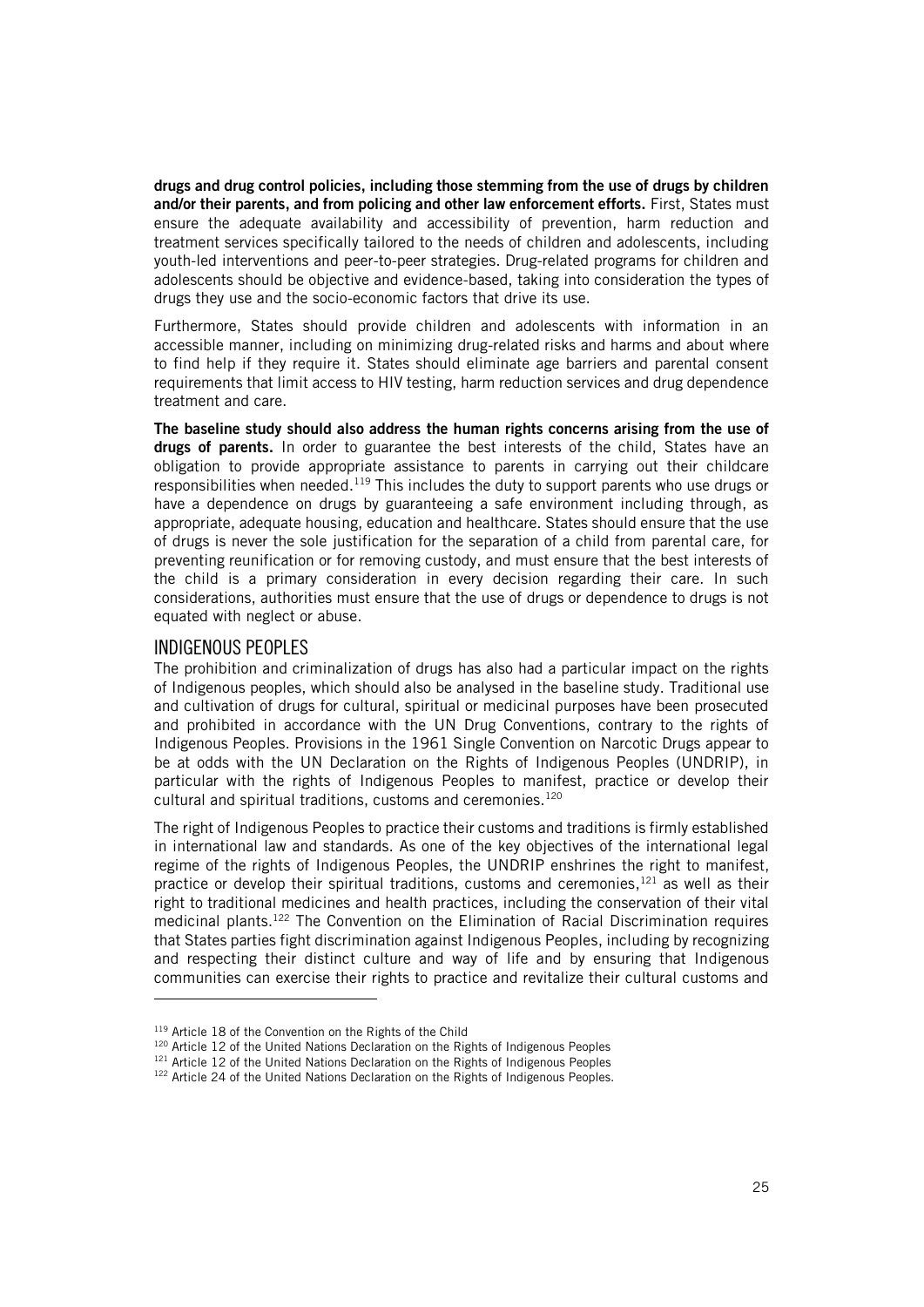traditions.<sup>123</sup> The right to take part in cultural life, enshrined in Article 15 of the ICESCR also embodies the protection of the ways of life and the cultural identity of Indigenous peoples. The right of Indigenous peoples to practice their cultural traditions and customs is also protected by the International Labour Organization Convention No. 169, which requires States to protect "the social, cultural, religious and spiritual values and practices", as well as "the integrity of the practices of indigenous peoples".<sup>124</sup>

Therefore, the baseline study should reflect on States' efforts to implement adequate measures to ensure that Indigenous peoples are able to use and cultivate drugs for the exercise of their right to practice their cultural traditions and customs and to manifest, practice and develop their spiritual traditions, customs and ceremonies that include seeds, plants and medicines that may be prohibited under national or international law, without fear of criminal or other sanctions. Importantly, it should also be addressed the need to take measures to respect and protect the rights of Indigenous peoples to maintain, control, protect and develop their cultural heritage, traditional knowledge and traditional cultural expressions, including when drugs form part of their cultural traditions. Such measures should incorporate the prevention of the appropriation and commodification of Indigenous knowledge and traditional medicine by State and non-State actors without their free, prior and informed consent.

## <span id="page-25-0"></span>6. RECOMMENDATIONS

Amnesty International calls on States to adopt new models of drug control that put the protection of people's health and other human rights at the centre and ensure that all drug laws and policies are compliant with international human rights law and standards. In particular, States should:

### <span id="page-25-1"></span>DOMESTIC DRUG LAWS AND POLICIES

- $\circ$  Refrain from implementing repressive drug laws and policies that harm rather than protect people, and repeal or substantially amend such laws.
- Put in place mechanisms to ensure that all drug control laws, policies and practices are consistent with international human rights law and standards, and ensure that these contemplate appropriate remedies when this is not the case.
- o Include people who use drugs and other affected communities, as well as civil society organizations and experts in health, social services and other relevant fields, in the design, implementation, monitoring and evaluation of drug control laws and policies that affect them.
- o Guarantee a safe and enabling environment for human rights defenders who advocate reforming drug laws and policies, in which they are able to conduct their activities without fear of punishment, reprisal or intimidation.
- o Take all necessary steps to ensure that drug control laws, policies and practices do

<sup>123</sup> Committee on the Elimination of Racial Discrimination, General recommendation XXIII on the rights of indigenous peoples, para. 4

<sup>124</sup> ILO Convention 169, article 5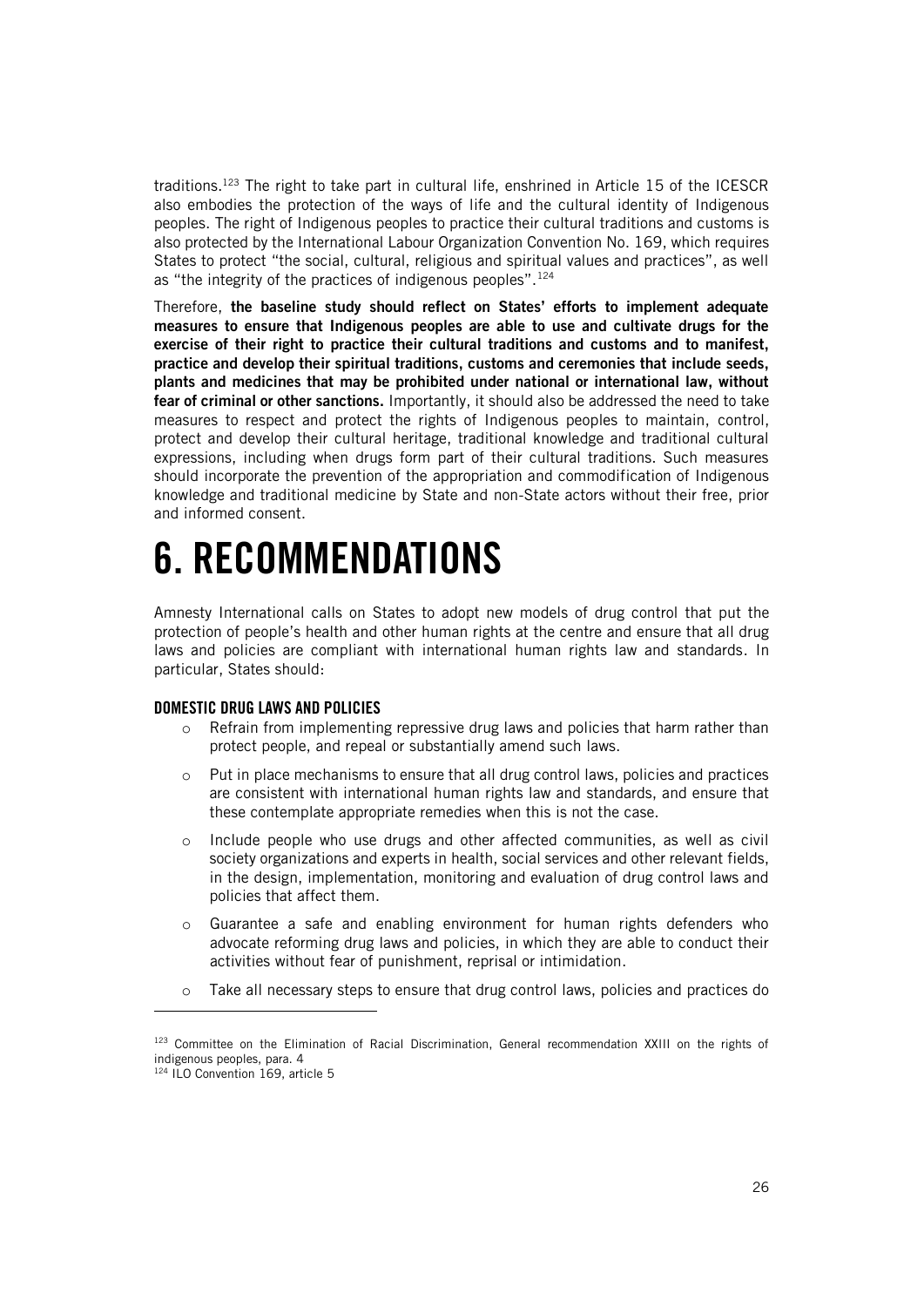not lead to violations of human rights, either directly or indirectly, for people living in other countries.

### <span id="page-26-0"></span>**PREVENTION**

- $\circ$  Follow international best practice for the design and implementation of prevention campaigns to introduce a range of different evidence-based interventions and policies based on the age of the target group, the level of risk, and the environment in which the campaign will be implemented.
- $\circ$  Carry out awareness campaigns that can help children prevent or delay their first use of drugs for non-medical purposes and, for all people who use drugs, to avert the development of a dependence and reduce drug-related harms. Prevention interventions should include public educational programmes and information campaigns that incorporate harm reduction information and are based on scientific evidence that accurately describe the effects of drugs, including the risks both to people who use drugs and to others, without stigma.
- o Develop targeted prevention campaigns specifically tailored for children and adolescents both in educational settings and in environments outside of school, such as street and party scenes, aimed at empowering them to make informed decisions about their own conduct and provide them with information about where to find help if they require it.

### <span id="page-26-1"></span>HARM REDUCTION, TREATMENT AND REHABILITATION

- o Increase access to health and social services to reduce the risks and harms associated with the use of drugs, including prevention, information, harm reduction, voluntary treatment and rehabilitation services where medically indicated and on a nondiscriminatory basis, including in prisons and other situations where people are deprived of their liberty.
- o Ensure harm reduction, treatment and rehabilitation services are available, acceptable and easily accessible to everyone on a non-discriminatory basis, and of good quality. This means paying particular attention to the needs of the most marginalized and to the specific needs of women, children and adolescents.
- $\circ$  Guarantee that drug treatment and rehabilitation programmes for people who use drugs are evidence-based, voluntary and safeguarded by informed consent. Such programmes must provide measures to protect the rights of any person who – temporarily or permanently – is unable to provide consent in order to assist them to do so and to respect their wishes.
- o Prioritise health care and social support in community settings for the treatment and rehabilitation of drug dependence, rather than in institutions.
- o Cease the compulsory and coerced treatment of people who use drugs by immediately closing all institutions where people who use drugs are held against their will, including those based on arguments of "medical necessity" or on the perceived danger of persons to themselves or to others, and release people detained therein with sufficient provisions of health and social services available to them, as required.
- $\circ$  Adopt and implement laws and policies to guarantee the effective regulation and supervision of treatment and rehabilitation services operated by private providers to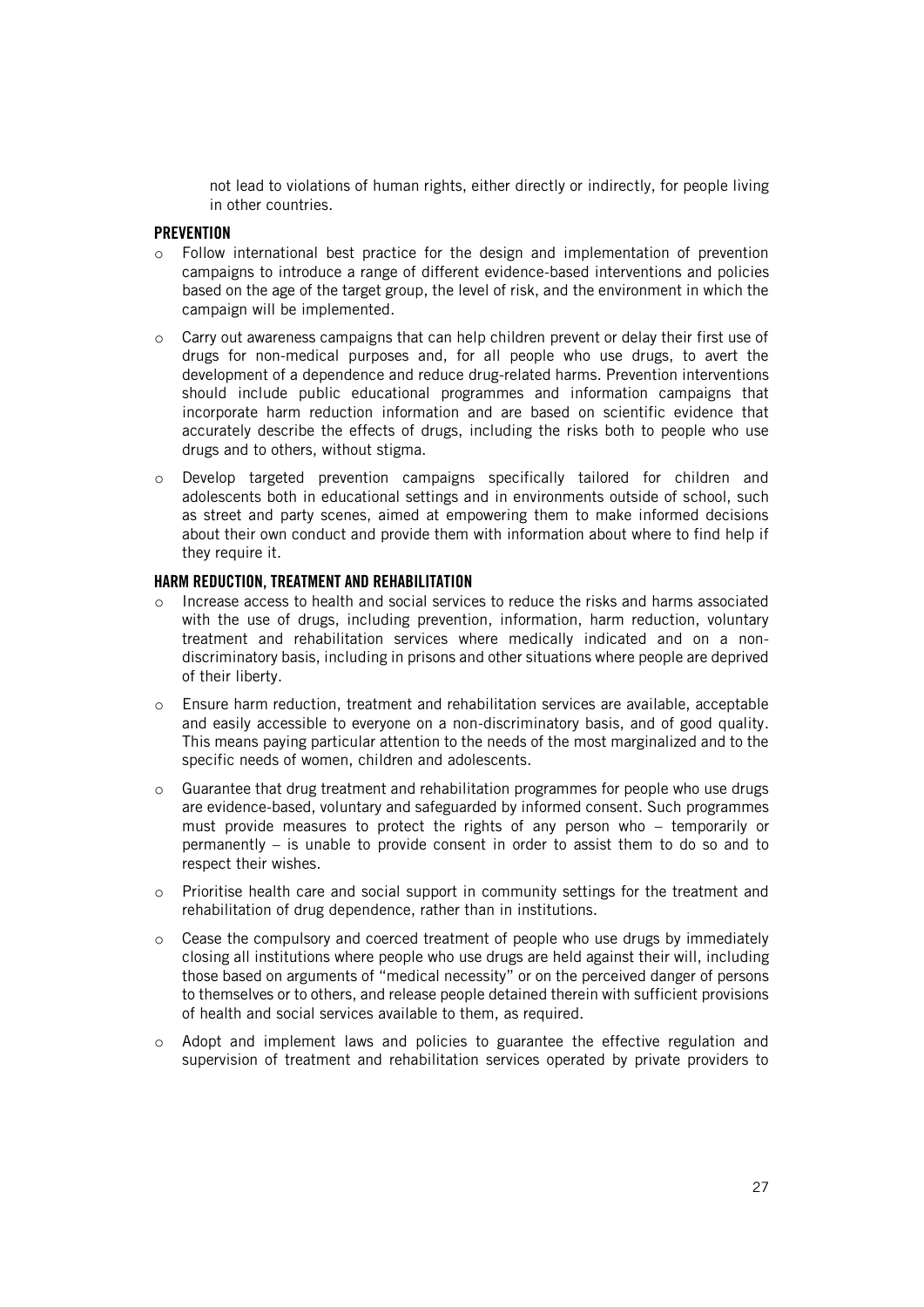ensure they do not undermine or threaten the right to health and to prevent other human rights abuses.

### <span id="page-27-0"></span>STIGMA AND DISCRIMINATION

- o Address the root causes and socio-economic factors that may increase the risks of using drugs or that lead people to engage in the drug trade, including ill-health, denial of education, unemployment, lack of housing, poverty and discrimination.
- o Put in place a wide set of gender-sensitive and holistic socio-economic protection measures to ensure that drug control laws and policies contribute to overcome structural sources of vulnerability, stigma and discrimination that affect people who use drugs or who engage in the drug trade, especially women and those belonging to marginalized and disadvantaged communities.
- $\circ$  Develop and implement campaigns, in consultation with people who use drugs, to counter current stereotypes and to raise awareness throughout society of the rights of people who use drugs.

### <span id="page-27-1"></span>ACCESS TO MEDICINES

- o Ensure access to medicines, including those that contain controlled substances often used for the relief of pain, anaesthesia, drug dependence, harm reduction, treatment of mental health and neurological disorders and other medical uses, and remove any domestic and international obstacles that unduly restrict access to them.
- o Ensure that the UN Drug Conventions are not interpreted or applied so as to prevent or obstruct the use and distribution of controlled substances for medical and scientific purposes, taking particular steps to reduce the accessibility and availability disparities between and within countries.
- o If considering making a new substance a controlled substance under national or international legislation, ensure that the impact on the availability of medicines does not disproportionately affect people who have a medical need for them.

#### <span id="page-27-2"></span>DECRIMINALIZATION

- o Decriminalize the use, possession and cultivation of all drugs for personal use. Decriminalization policies must be accompanied by an expansion of health and other social services to address the risks related to drug use.
- $\circ$  If considering implementing threshold quantities to determine what is considered as 'possession for personal use', intended to distinguish personal possession from other offences such as trafficking, make sure that these are only used to set minimum quantities below which a person cannot be prosecuted. If a person is found with a quantity that exceeds the threshold, it should not be assumed that a person can be charged with an offence for distribution or trafficking unless the intent to sell or distribute is proven. Thresholds should be meaningful enough to ensure that these are not so low that people continue to be prosecuted merely for their use of drugs, and be based on the realities and meaningful participation of people who use drugs.
- o Ensure a process to review convictions and sentences for offences related to the use, possession and cultivation of drugs for personal use and, where appropriate, quash, commute or reduce existing convictions and/or sentences.
- $\circ$  Implement alternatives to the criminalization of other minor, non-violent drug-related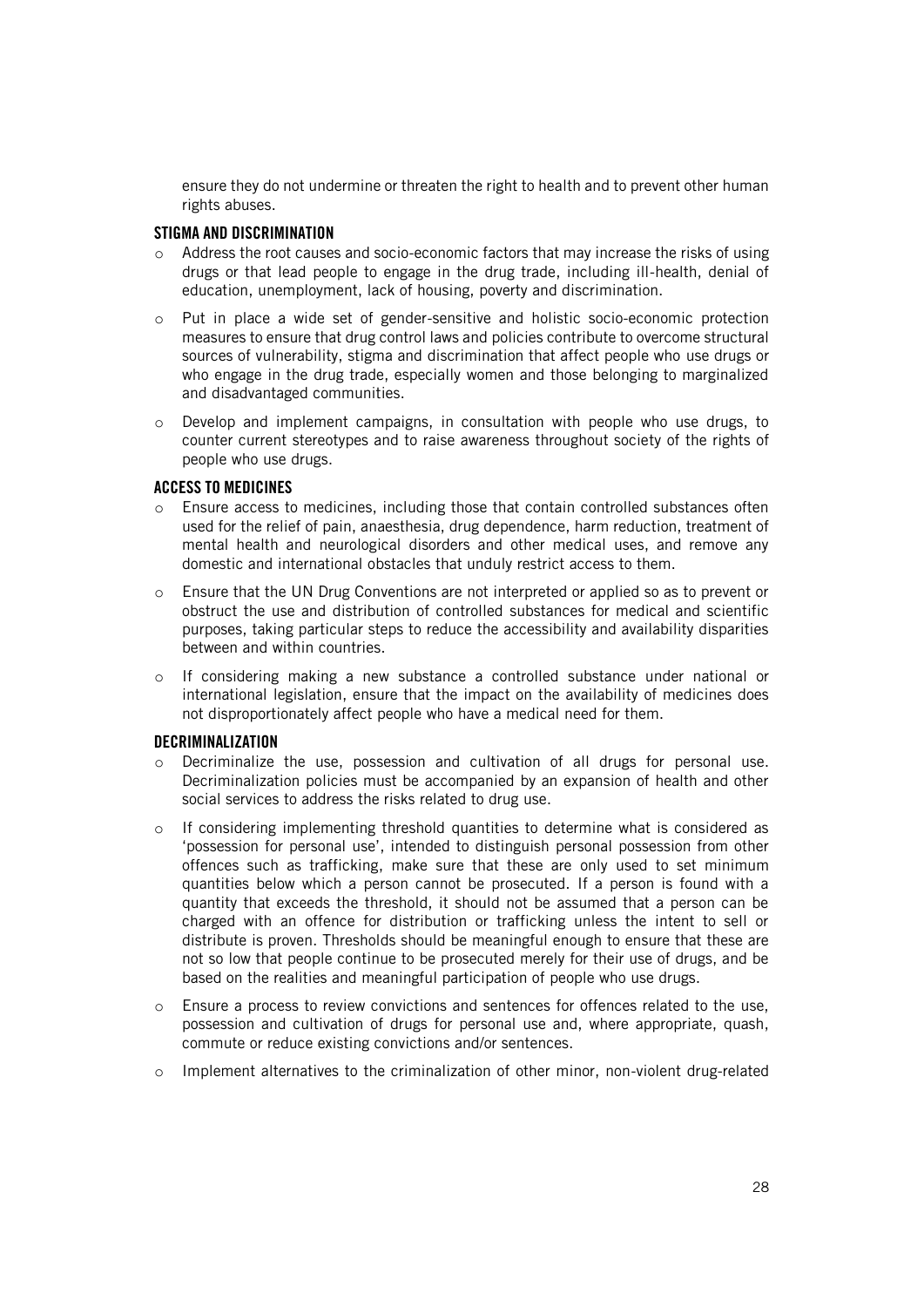offences that do not cause harm to others. When determining whether to make or maintain a specific drug-related conduct as a criminal offence, ensure that the crime is clearly defined in law, that the proscribed conduct is aimed at addressing a specific problem directly associated with the possible harmful use of a particular drug and that the conduct puts others at risk of sufficiently serious harm.

#### <span id="page-28-0"></span>POLICING

- $\circ$  Reframe policing and other law enforcement efforts to promote public health and human rights, including by building a constructive engagement and partnership between law enforcement officials and health providers around health and other human rights issues. Such policies should include approaches to law enforcement that support the effective operation of harm reduction services (such as needle and syringe programmes or drug checking services), "Good Samaritan" laws that exclude from prosecution people who witness or report an overdose to emergency services, equipping police agencies for the provision and distribution of naloxone (a medicine that counters the effects of an opioid overdose), and other harm reduction measures.
- o Train law enforcement agencies in harm reduction and ensure they do not target health facilities, supervised drug-consumption rooms or needle and syringe programmes as a strategy for drug enforcement operations.
- $\circ$  Desist from law enforcement practices that hamper the right to health, including the seizure or destruction of injection equipment and prosecution of health-care and harm reduction service providers.
- o Prevent medical professionals and health care providers from being compelled to report to the authorities on an individual's use of drugs, as this may amount to a violation of their right to privacy, breaches patient confidentiality and medical ethics, and compromises access to health services.
- $\circ$  Refrain from using the military to carry out policing functions, including drug enforcement operations, except as a temporary measure in exceptionally serious circumstances in which it is impossible for the authorities to rely solely on law enforcement agencies.
- o Ensure that all drug enforcement operations comply with international law and standards on the use of force, including by ensuring that when the armed forces are deployed they are always under the command of civilian authorities and subject to international human rights law and standards, especially on the use of force and firearms, and are provided with the necessary instructions, training and equipment to act in full respect of such standards.
- o Avoid militarised equipment such as high-power and/or fully automatic firearms in drug enforcement operations, as it is not normally suitable for law enforcement.
- $\circ$  Conduct prompt, thorough, independent and impartial investigations into human rights violations committed by the security forces during drug-enforcement operations, including those with command responsibility, bring all those suspected of criminal responsibility before ordinary tribunals and guarantee adequate reparations for the victims.
- o Ensure that any financial and technical assistance provided to third countries for drugenforcement operations does not contribute, or carries a real risk of contributing, to the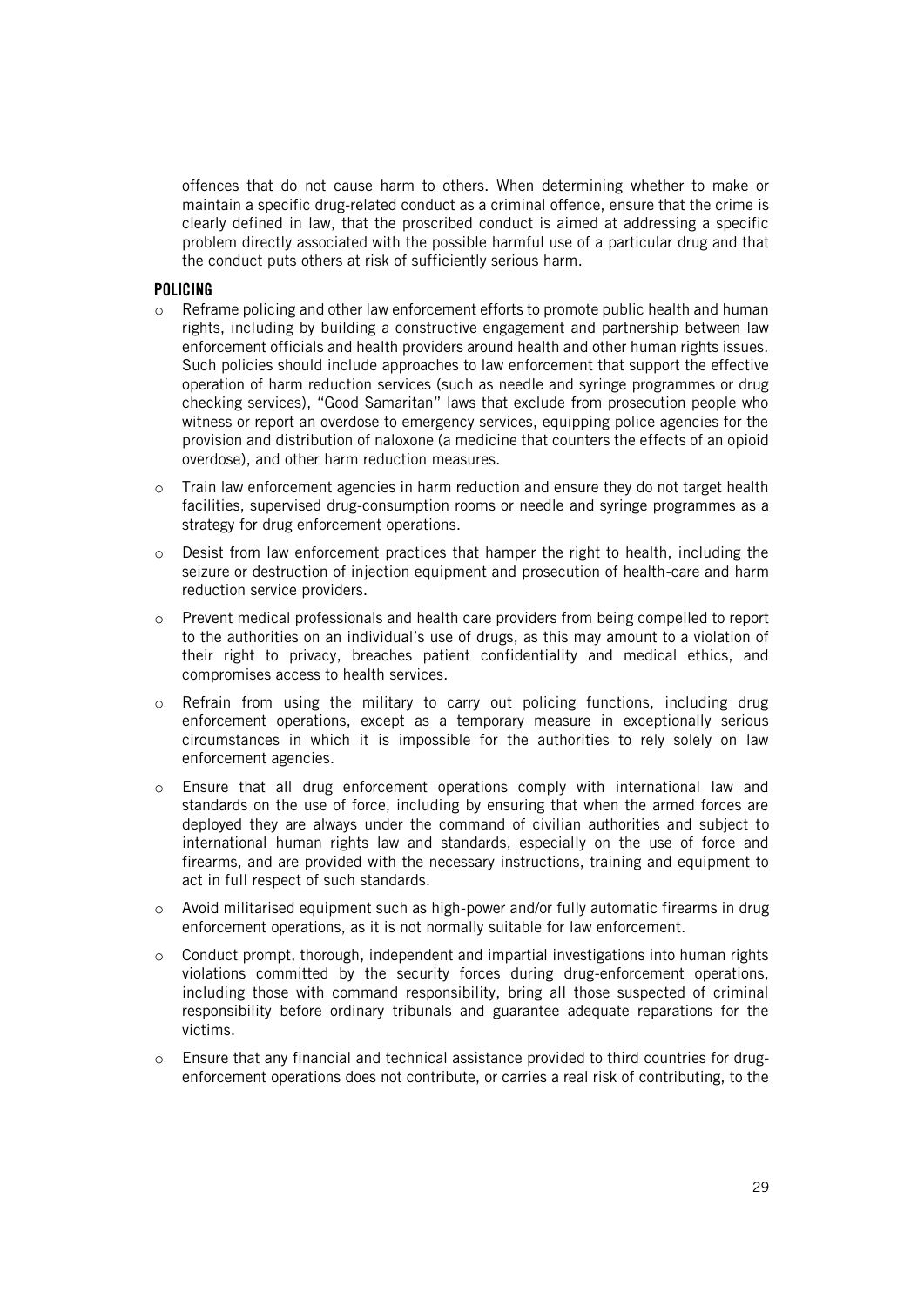commission of human rights violations. Any such cooperation, including training or technical advice, must be halted if used (or if there is a real risk of it being used), either directly or indirectly, to commit human rights abuses or violations.

#### <span id="page-29-0"></span>WOMEN AND GIRLS

- o Address the structural factors that contribute to disproportionate impacts of drug laws and policies on women and girls, including stereotyping, gender bias and other discriminatory practices in the judicial system.
- $\circ$  Pay specific attention to the stereotyped and gender-biased views about drugs that disproportionately affect women and girls, and promote gender-sensitive policies that respond to the differentiated needs, risks and harms of women and girls, transgender people and non-binary individuals (people who identify neither as men nor women).
- o Provide harm reduction, treatment and rehabilitation services in suitable environments for women and girls who use drugs, including by providing integrated sexual and reproductive healthcare, information and services, childcare facilities and should be respondent to other gender-specific needs.
- $\circ$  Repeal laws and policies that criminalize women and girls for their use of drugs during pregnancy.

#### <span id="page-29-1"></span>CHILDREN AND YOUNG PEOPLE

- Guarantee the adequate availability and accessibility of prevention, harm reduction and treatment services specifically tailored to the needs of children and adolescents, including youth-led interventions and peer-to-peer strategies. Drug-related programs for children and adolescents should be objective and evidence-based, taking into consideration the types of drugs they use and the socio-economic factors that drive its use.
- o Provide children and adolescents with drug-related information in an accessible manner, including on minimizing drug-related risks and harms and about where to find help if they require it.
- o Eliminate age barriers and parental consent requirements that limit access to HIV testing, harm reduction services and drug dependence treatment and care.
- o Ensure that treatment and rehabilitation of children for a drug dependence is voluntary and safeguarded by informed consent. Decisions for children to undergo treatment or rehabilitation for drug dependence should always ensure the meaningful participation of the child and their right to give or withhold consent in line with their evolving capacities.
- $\circ$  Avoid children's imprisonment or other forms of deprivation of liberty solely for their use or possession of drugs. The deprivation of a child's liberty for drug-related offences should be a last resort and for the shortest appropriate period of time, and must be in a facility especially suited to their needs.
- $\circ$  Provide appropriate assistance to parents who use drugs or have a dependence on drugs in carrying out their childcare responsibilities when needed, and guarantee a safe environment including through, as appropriate, adequate housing, education and healthcare. Make sure that the use of drugs is never the sole justification for the separation of a child from parental care, for preventing reunification or for removing